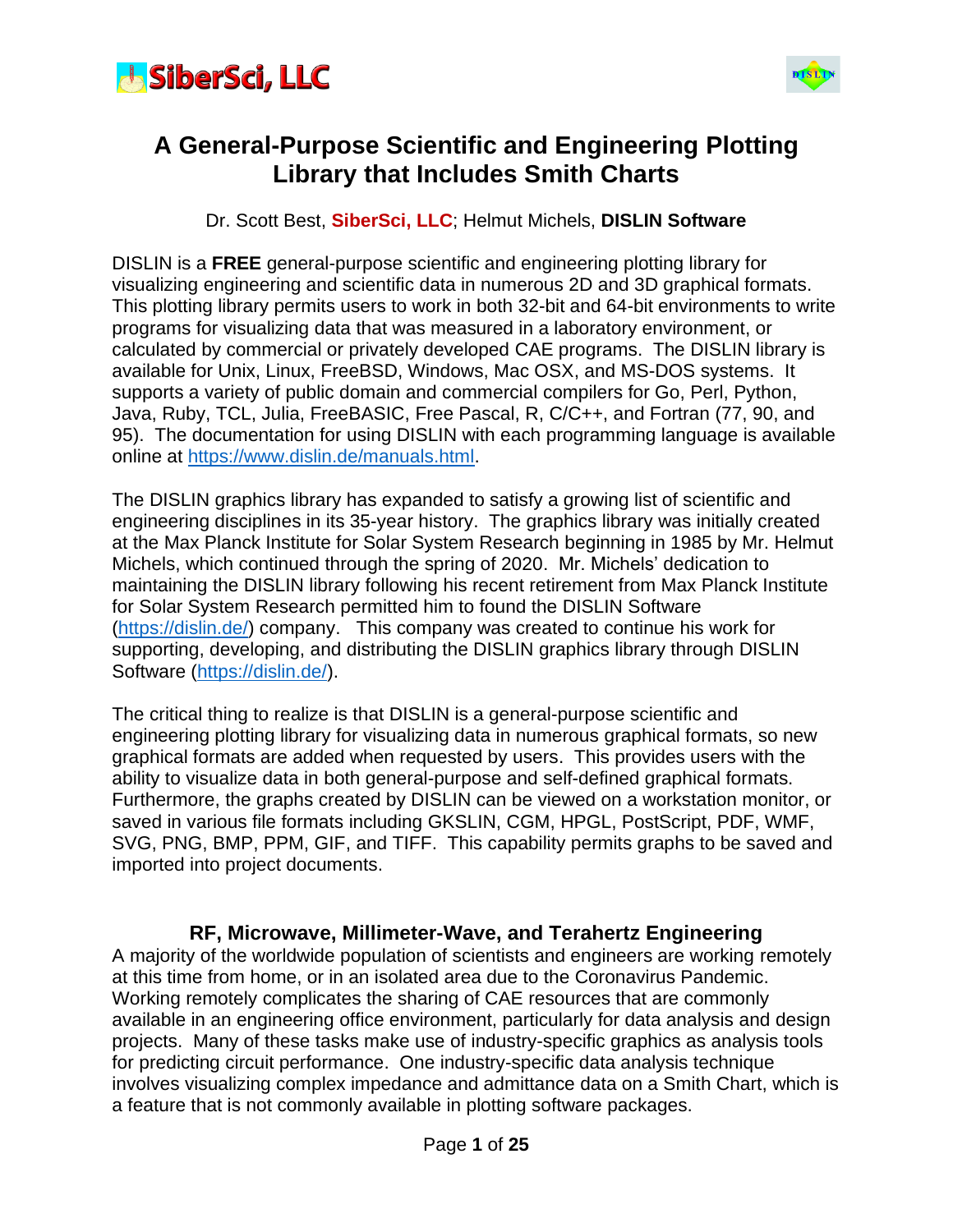



However, a recent addition to the DISLIN graphics library includes the ability to create Smith Chart plots of complex impedance or admittance data collected through circuit simulations or laboratory measurements. This plotting capability is simple to create using DISLIN, as illustrated in the following discussion. Hence, DISLIN can be used to create data visualization tools that are specific to the RF, Microwave, Millimeter-Wave, and Terahertz Engineering community.

#### **Creating a Smith Chart Using DISLIN**

The port reflection and transmission characteristics of RF, Microwave, Millimeter-Wave, and Terahertz circuits are commonly characterized in terms of Scattering Parameters (S-parameters). The Reflection Coefficient of any port in a circuit is represented as  $S_{n,n}$ , where "n" defines the port at which the data was collected. Therefore, the Reflection Coefficient for Port 1 of an n-port circuit is represented as  $S_{1,1}$ .  $S_{1,1}$  is a complex number, which is commonly calculated or measured in terms of Magnitude and Phase, but may also be recorded in other formats. Any format is acceptable for viewing on a Smith Chart when that format is converted into complex impedance or admittance.

S1,1 is calculated or measured at each frequency for Port 1 of an arbitrary circuit in terms of detected power and its associated phase, but this information cannot be plotted directly onto a Smith Chart. The Smith Chart coordinates are in terms of complex impedance or admittance, so  $S<sub>1,1</sub>$  must be converted to complex impedance or admittance to be plotted. For instance, this is accomplished by first converting  $S_{1,1}$ Magnitude and Phase data into a complex number containing its real and imaginary parts as follows:

$$
A = Magnitude of S1,1
$$
  
\n
$$
B = Phase of S1,1
$$
  
\n
$$
C = Complex form of S1,1 = A \Big[ cos(B) + j sin(B) \Big]
$$

This format permits  $S_{1,1}$  to be easily converted to complex impedance  $(Z_{1,1})$  as follows:

$$
D = \text{Complex form of } Z_{1,1} = \frac{1+C}{1-C}, \text{ where}
$$
\n
$$
E = \text{Real}(D) = \text{Real}(Z_{1,1}), \text{ and}
$$
\n
$$
F = \text{Imaginary}(D) = \text{Imaginary}(Z_{1,1}).
$$

It is essential to realize that *A*, *B*, *C*, *D*, *E*, and *F* are one-dimensional matrices, where each entry into an array is dependent upon the "*m*" frequencies used for the circuit simulation, calculation, or measurement. The frequency-dependent complex impedance data represented by *E* and *F* are used to plot this frequency-dependent data onto a Smith Chart using DISLIN. Similarly, complex admittance data can also be plotted by remembering that  $Y_{1,1} = 1/Z_{1,1}$ .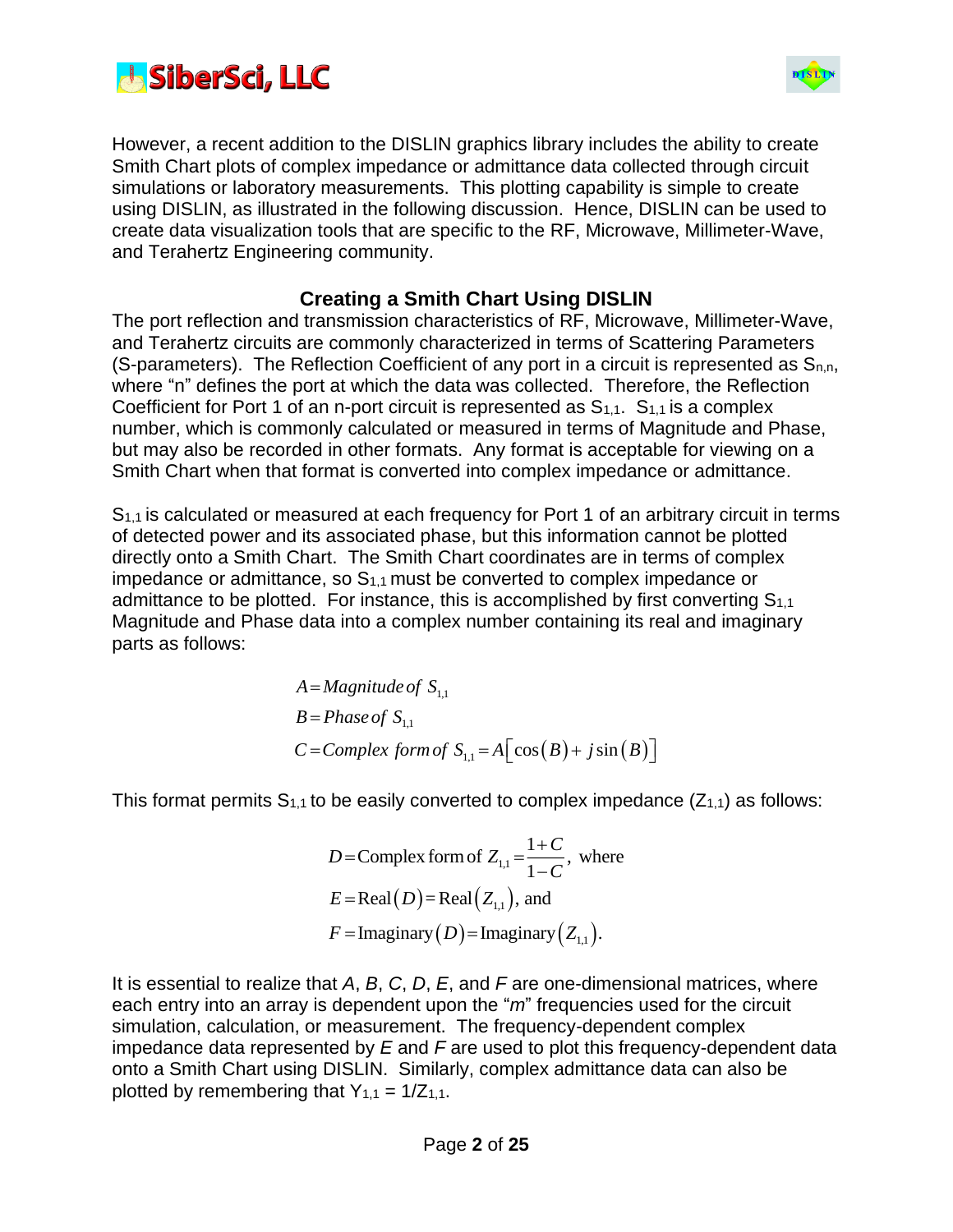



Therefore, a Smith Chart is created using either the  $Z_{1,1}$  or  $Y_{1,1}$  data with the DISLIN library. Helmut Michels provides both a C and Fortran 90 code demonstrating this plotting capability online at [https://dislin.de/gallery\\_smith\\_c.html#section\\_1.](https://dislin.de/gallery_smith_c.html#section_1)

This Smith Chart plotting capability is demonstrated here by creating a Smith Chart plot of the complex impedance and complex admittance data for a monopole antenna, which is provided in tabular format in **Table 1**.

| Frequency, Hz | <b>Complex Impedance, Ohms</b> | <b>Complex Admittance, S</b> |
|---------------|--------------------------------|------------------------------|
| 1.00E+09      | $0.42 - 0.11$                  | 2.228+0.583j                 |
| $1.13E + 09$  | $0.30 + 0.15$                  | 2.666-1.333                  |
| 1.37E+09      | $0.63 + 0.28$                  | 1.325-0.589j                 |
| $1.52E + 09$  | $0.83 + 0.0$                   | 1.204                        |
| 1.67E+09      | $0.67 - 0.43j$                 | $1.057 + 0.678$              |

#### **Table 1 – Complex Impedance and Admittance Data for a Monopole Antenna.**

The DISLIN Smith Chart plotting capability is demonstrated by plotting the impedance and admittance data onto two Smith Charts using the Smith5.f90 program that is provided in **Appendix A**. This Fortran 90 program, along with a second Fortran 90 program, and an S-parameter data file are contained in a ZIP file, which can be downloaded to demonstrate this plotting capability from the following URL.

[https://www.dropbox.com/s/7p8ac9hgovjdojt/Fortran%2090%20demo%20files%20for%](https://www.dropbox.com/s/7p8ac9hgovjdojt/Fortran%2090%20demo%20files%20for%20S-parameter%20and%20Smith%20Chart%20Plots.zip?dl=0) [20S-parameter%20and%20Smith%20Chart%20Plots.zip?dl=0](https://www.dropbox.com/s/7p8ac9hgovjdojt/Fortran%2090%20demo%20files%20for%20S-parameter%20and%20Smith%20Chart%20Plots.zip?dl=0)

We can start this discussion by looking at Smith5.f90 to learn how a Smith Chart is created using the DISLIN library. A Smith Chart is constructed using 52 lines of code, as shown in **Appendix A**, and many of these lines use the same subroutine multiple times to create these graphs. DISLIN has over 750 subroutines, also referred to as functions, subprograms, methods, procedures, and routines in other supported programming languages, and all of these subroutines are documented in the User's Manual available online in HTML format at [https://www.dislin.de/manuals.html.](https://www.dislin.de/manuals.html) Each line of the Fortran 90 code shown in **Appendix A** is commented to explain why it is being used, and the reader can easily refer to the online User's Manual for more information about each subroutine if necessary.

The program shown in **Appendix A** begins by entering the Complex Impedance data shown in **Table 1** into the program with lines 11 to 14. Similarly, the Complex Admittance data shown in **Table 1** is entered into the program with lines 16 to 19. The next task undertaken by the code is to create an Impedance Smith Chart, which begins on line 23 and ends on line 83. Line 26 is essential since it defines how the Smith Chart will be displayed, and 'cons' establishes the workstation monitor as the output device. Image formats discussed above may also be entered here for viewing the Smith Chart.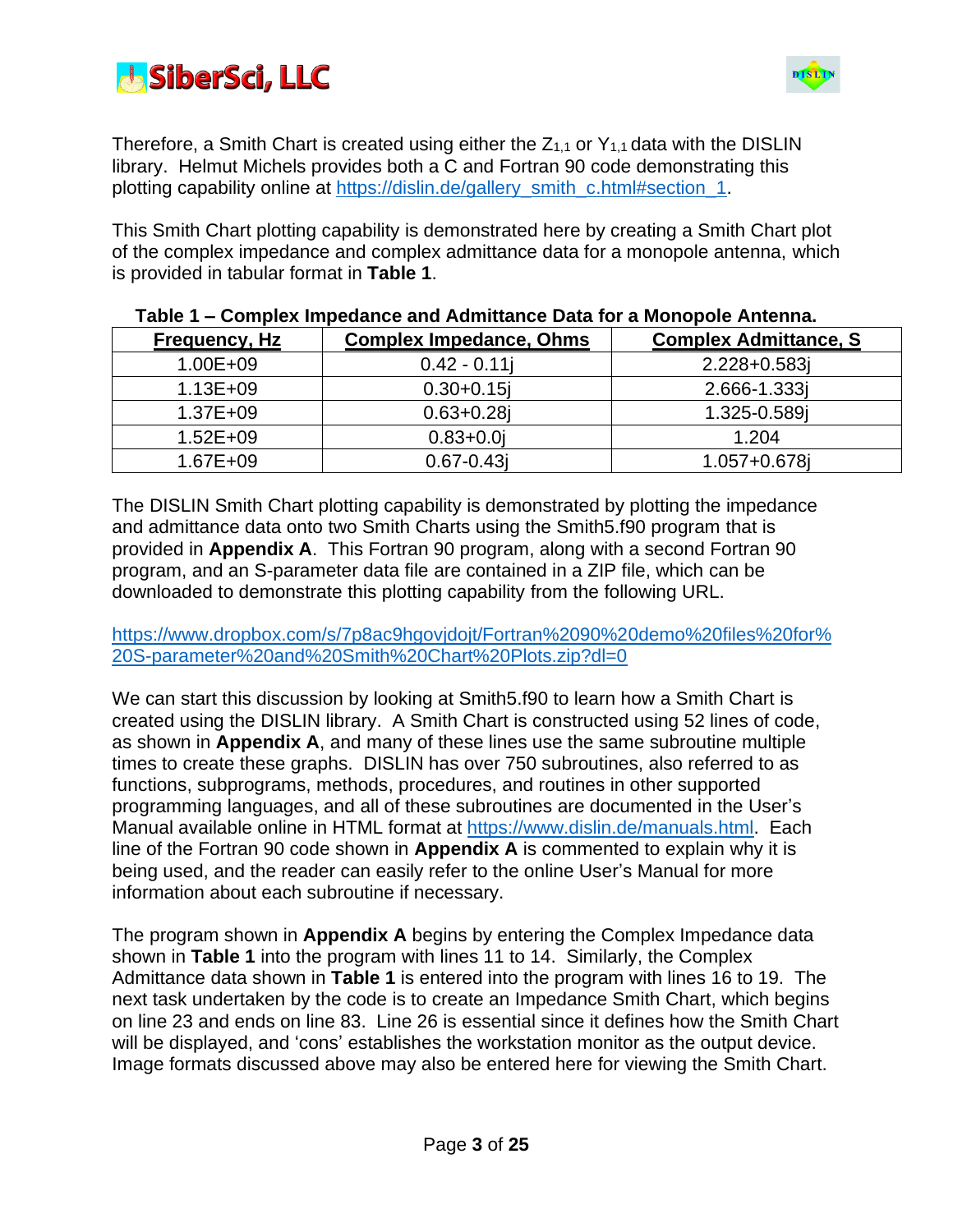



Line 34 is also necessary since it defines the axis for the graph being created as an Impedance Smith Chart, but this may similarly be defined as an Admittance Smith Chart, which is discussed later. Line 46 defines the number of REAL and IMAGINARY grid lines to be plotted on the Smith Chart, and lines 52 to 56 define the REAL impedance circles, while lines 57 to 70 define the positive and negative IMAGINARY impedance arcs to be displayed on the Smith Chart. This completes the formation of a Smith Chart, so data can now be plotted onto this graph.

It is common to use a spline fit to connect the data points on a Smith Chart, which is enabled with lines 72 and 73 of the code. Finally, the Complex Impedance data is plotted in line 75, and markers are added to the data points in lines 77 to 80. The plotting is terminated in lines 82 and 83.

The Complex Impedance Smith Chart created for the data shown in **Table 1** is now displayed in **Figure 1**. Inspection of the markers shown on the Smith Chart reveals that



they are in agreement with the data provided in **Table 1**, so an Impedance Smith Chart has been successfully created using DISLIN.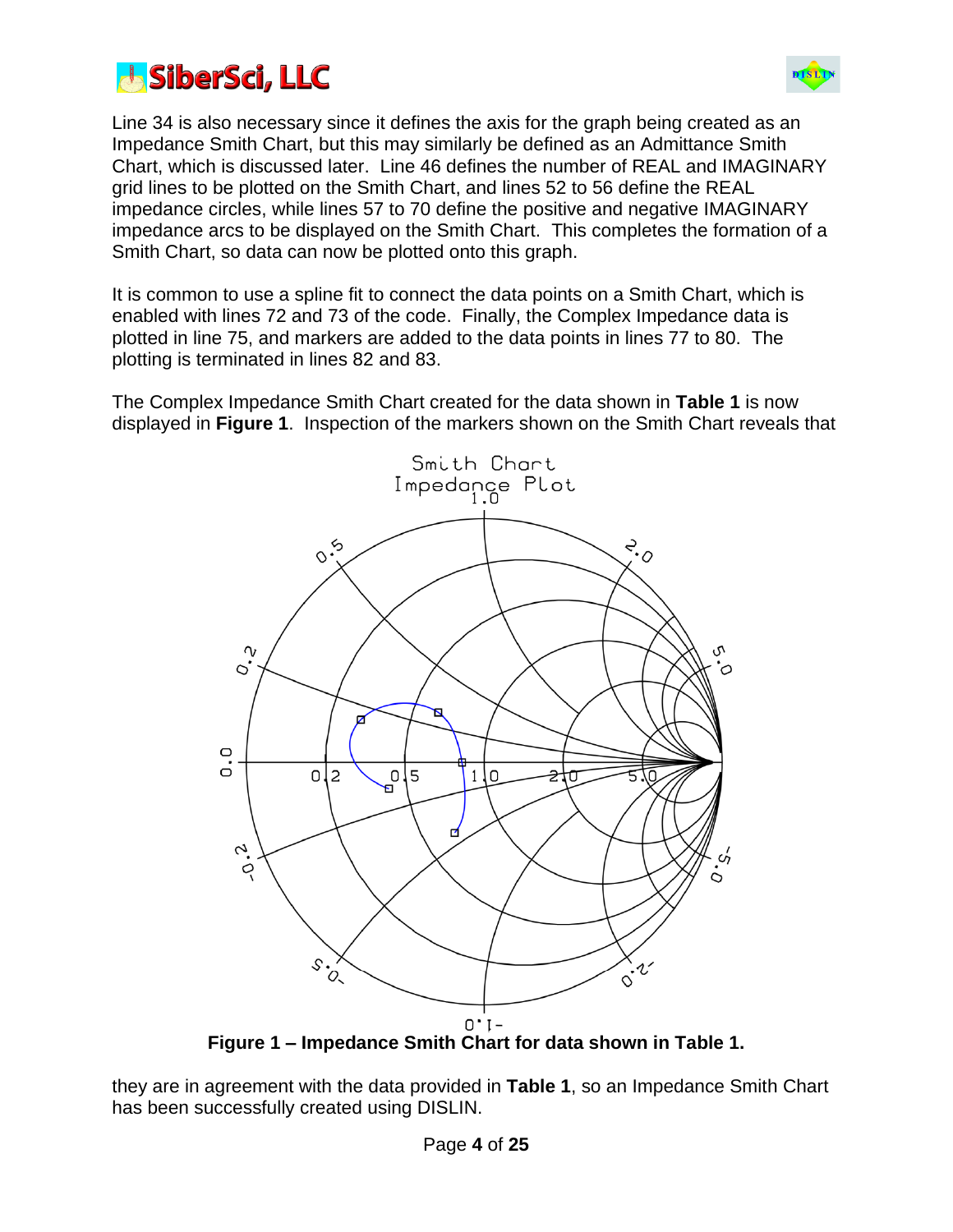



Similarly, the Admittance Smith Chart plotting algorithm is shown in lines 85 to 146 of the program provided in **Appendix A**, and this code is identical to the code previously discussed for the Impedance Smith Chart with a few exceptions discussed here. Line 96 is edited to convert the graph created for an Impedance Smith Chart into an Admittance Smith Chart, which is shown in **Figure 2**. Inspection of the markers shown on this Smith Chart reveals that they are in agreement with the data provided in **Table 1**, so an Admittance Smith Chart can also be easily created using DISLIN.



Now that the code required for creating Impedance and Admittance Smith Charts has been demonstrated, we can look at the other plotting capabilities in DISLIN. These capabilities are shown in a second Fortran 90 program named PLOT SMITH CHART DEMO.f90 shown in **Appendix B**, that uses an S-parameter data file named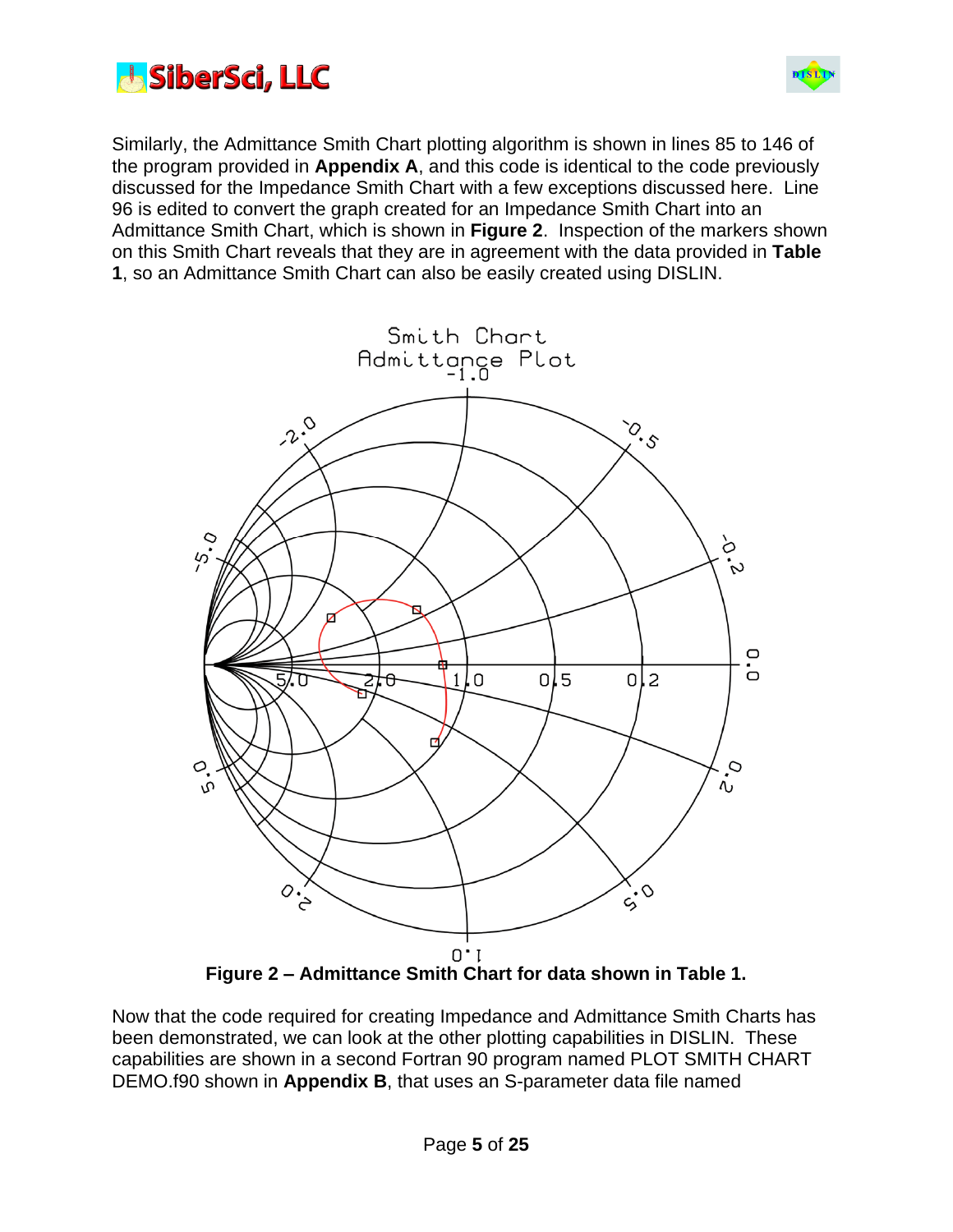



GRAPH1.DAT shown in **Appendix C** to create Cartesian plots of S1,1 Magnitude and Phase data.

Inspection of the code contained in PLOT SMITH CHART DEMO.f90 reveals that lines 48, 49, and 50 read the S-parameter data stored in GRAPH1.DAT. This program could have been written to read S-parameter data stored in Touchstone file format, so the user can write code to read data files storing data in any format. This S-parameter data can be retrieved by writing code to read the data file contents.

This S-parameter data can be plotted in DISLIN once it is available. The  $S_{1,1}$  Magnitude and Phase data saved in GRAPH1.DAT can be graphically displayed using DISLIN. For example, lines 60 to 105 of the Fortran 90 program are used to create a plot of  $S_{1,1}$ Magnitude, and lines 107 to 151 are used to plot S1,1 Phase. Finally, lines 153 to 226 are used to plot S1,1 Magnitude and Phase together on one plot, as shown in **Figure 3**.



This Fortran 90 program is self-contained, and the reader can easily copy and modified the code for their own S-parameter plotting applications. This is simplified since every line of the code is commented, and the user can reference the online User's Manual [\(https://www.dislin.de/manuals.html\)](https://www.dislin.de/manuals.html) to obtain detailed information for each DISLIN subroutine.

This is further illustrated by creating a new Smith Chart using a polar axis around the circumference of the plot to illustrate phase-shifting S-parameters by embedding or deembedding a transmission line from the port. This new Smith Chart is created by first converting the S1,1 Magnitude and Phase data shown in **Figure 3** into the Real and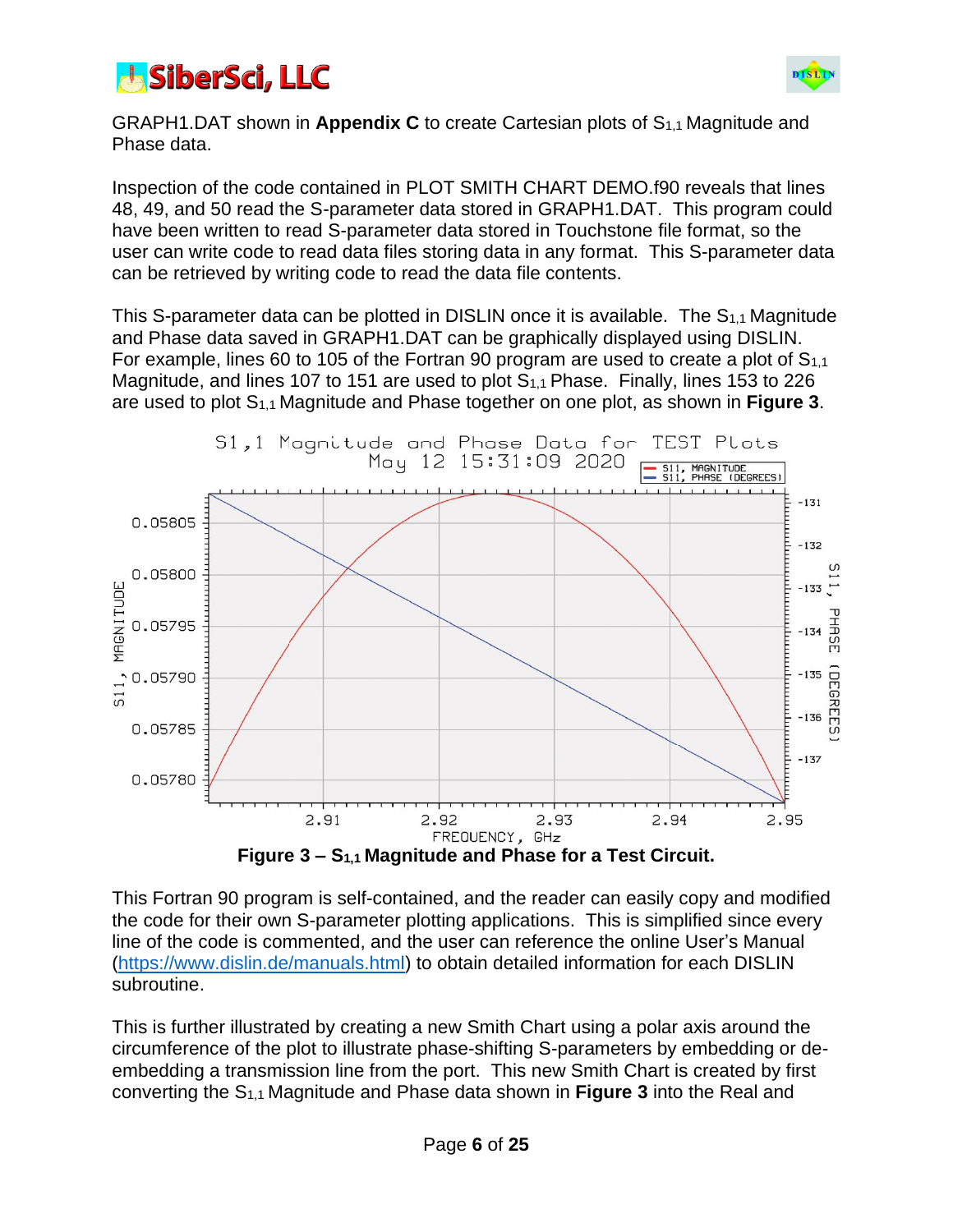



Imaginary parts of  $Z_{1,1}$  for each frequency, as shown in lines 228 to 240 of the code. The resulting Z1,1 data appears on the Smith Chart shown in **Figure 4**. The polar axis appearing on this Smith Chart is defined in line 286 of the code.



**Figure 4 – Smith Chart plot of the Magnitude and Phase data shown in Figure 3.**

Finally, the Green Circle in the center of the Smith Chart is formed by a Polynomial Spline Fit of the 51 frequency points contained in the  $S_{1,1}$  data file as illustrated in lines 291 and 292 of the code. The code necessary to add a Marker to each data point as it is plotted is contained in lines 297 to 300. Markers can be added to the plot by removing the comment symbol (!) from the beginning of each of these lines so the program can be recompiled to create this new plot.

#### Path Forward

Helmut Michels is actively adding new features to the DISLIN library as requests are received from individual and corporate users. DISLIN library users can submit plotting feature requests to Helmut Michels, and these feature requests will be addressed over time. For instance, a Compressed Smith Chart

[\(https://www.sciencedirect.com/topics/engineering/smith-chart\)](https://www.sciencedirect.com/topics/engineering/smith-chart) may be added to the DISLIN library for the analysis of active components in the future. Stability Analysis Arcs and VSWR Circles can also be added to Smith Chart plots by users today, and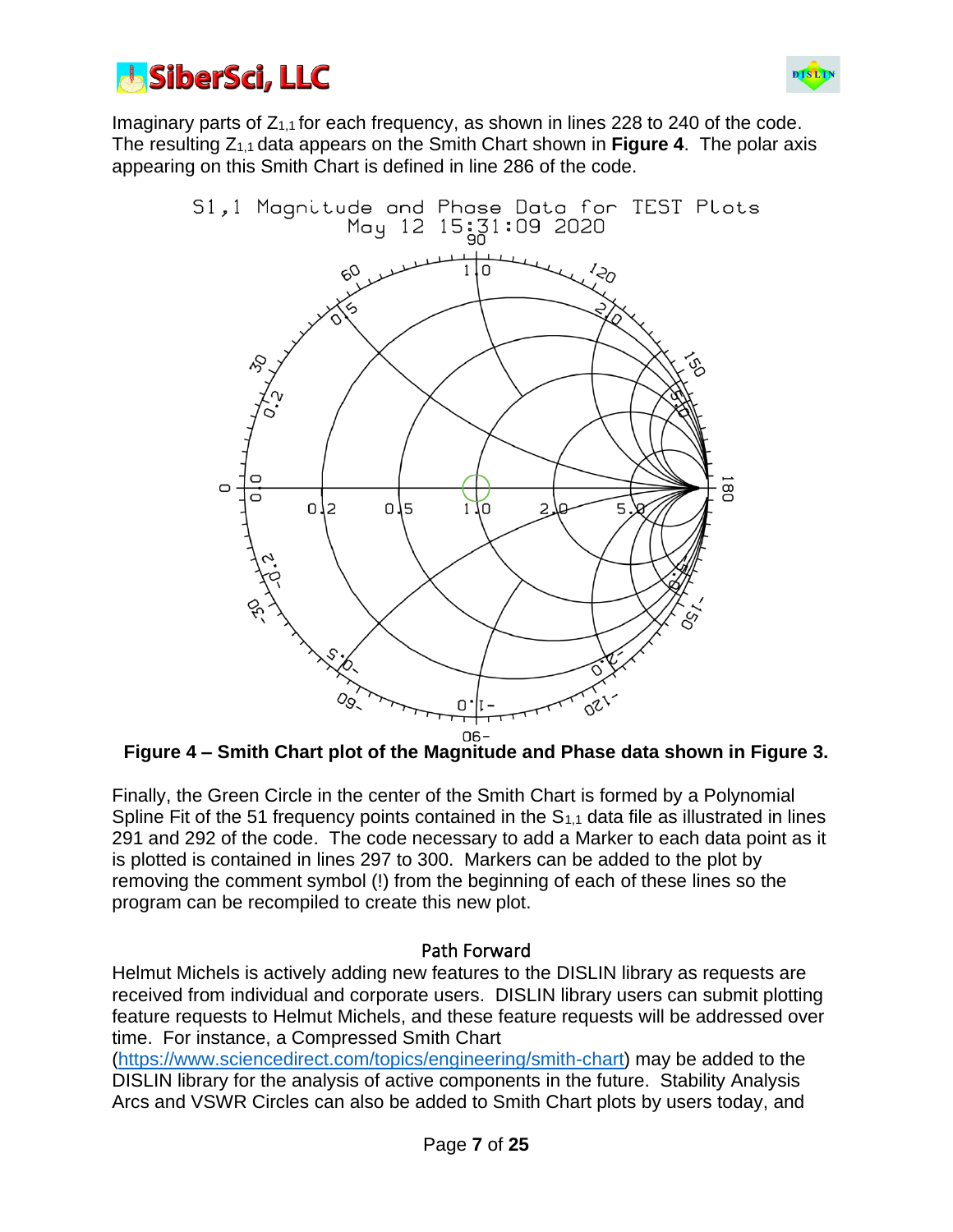



zoomed areas of a Smith Chart may be available with a future revision of the DISLIN library. DISLIN can also be used to plot antenna radiation patterns today, so new applications for DISLIN will evolve as users develop new codes using the graphics library.

In conclusion, the DISLIN library is extensive in its plotting capabilities, and it is relatively easy to use if you write your own programs for analyzing either calculated or measured data. This brief paper provides an introduction to the DISLIN library, and the two Fortran 90 programs demonstrate the code necessary to create Cartesian Sparameter plots, as well as Impedance and Admittance Smith Chart plots. This brief introduction to DISLIN should get every RF, Microwave, Millimeter-Wave, and Terahertz engineer started with successfully using the DISLIN library for their projects.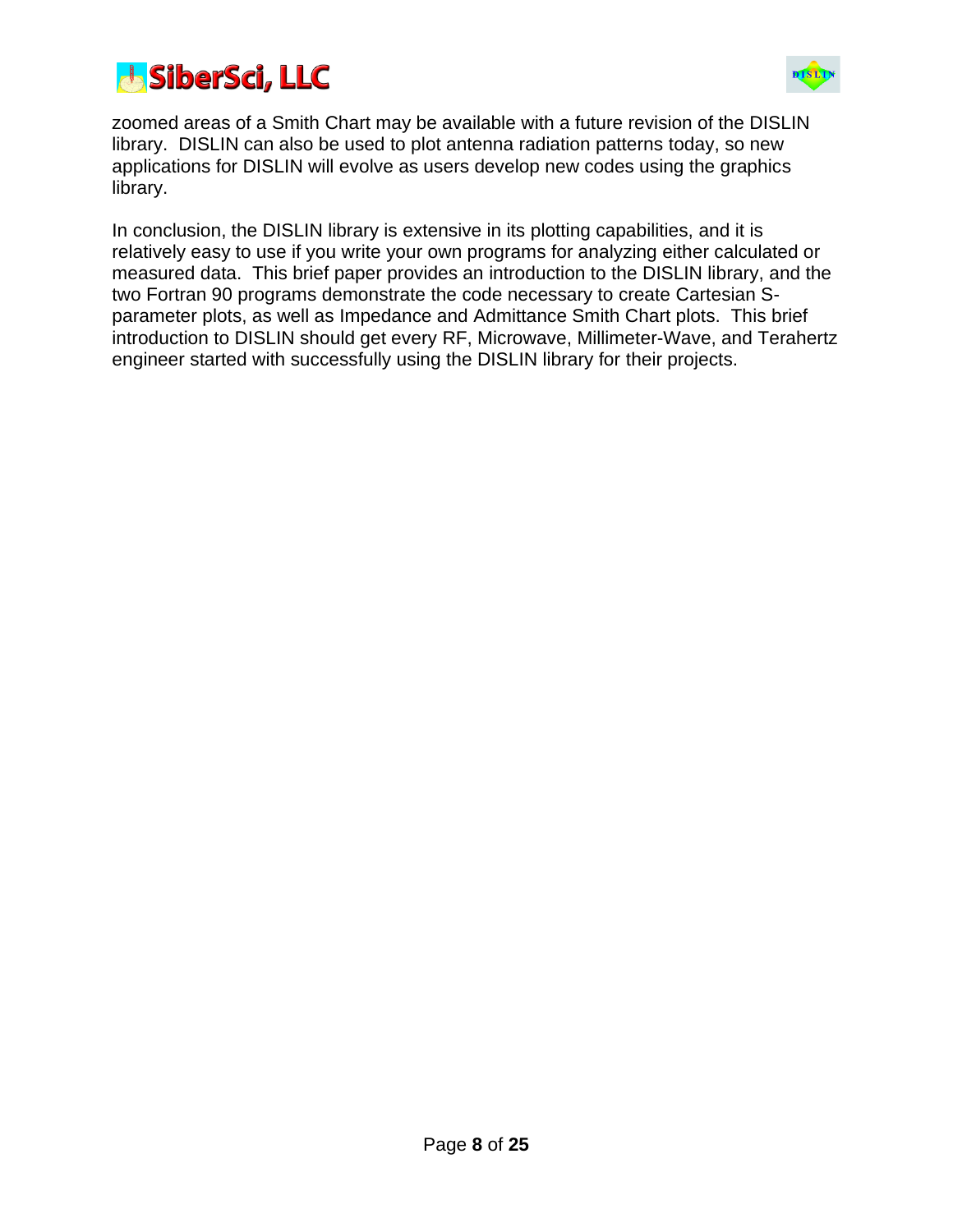



**Appendix A – Smith5.f90**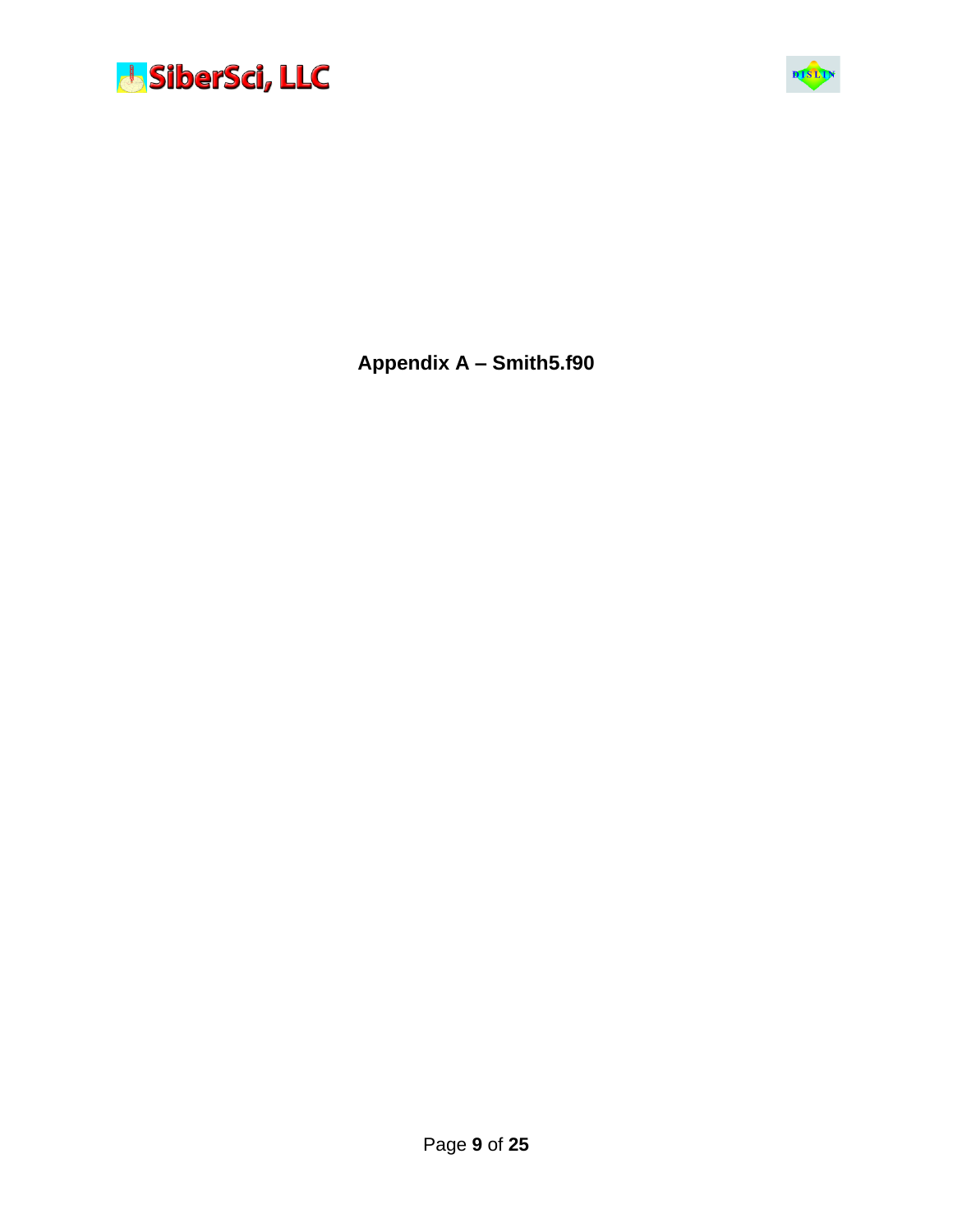#### **J. SiberSci, LLC**



```
1 PROGRAM SMITH5
 2 ! USE DISLIN
 3 IMPLICIT NONE
 4 INTEGER, PARAMETER :: N=1000
 5 INTEGER, PARAMETER :: M=1000
 6 REAL, DIMENSION (N) :: X, Y
 7 REAL, DIMENSION (11) :: ZIMG = (/5.0, 2.0, 1.0, 0.5, 0.2, 0.0, &
 8 -0.2, -0.5, -1.0, -2.0, -5.0/)
 9 REAL, DIMENSION (5) :: ZRE = (/0.2, 0.5, 1.0, 2.0, 5.0/)
10 !
11 ! Define Complex Impedance (Z) Data (X2,Y2)
12 !
13 REAL, DIMENSION (5) :: X2 = (/0.42, 0.3, 0.63, 0.83, 0.67/), Y2 = (/-0.11, 0.15, 
14 0.28, 0.0, -0.43/)
15 !
16 ! Define Complex Admittance (Y = 1/Z) Data (X3,Y3)17 !
18 REAL, DIMENSION (5) :: X3 = (/2.228, 2.667, 1.325, 1.205, 1.057/), &
19 Y3 = (/0.583, -1.333, -0.589, 0.0, 0.678/)
20 !
21 INTEGER :: I
22 !
23 ! Plot Impedance Smith Chart
24 !
25 CALL SCRMOD ('revers') 12 Defines White background and Black plot lines.
26 CALL METAFL ('cons') !Create a plot on Console. Multiple file outputs available.
27 CALL DISINI () Initialize plot.
28 !
29 CALL WINFNT('ARIAL') IDefines the font to be used for the plot.
30 !
31 CALL TITLIN ('Smith Chart', 3) ILine 3 of the plot title.
32 CALL TITLIN ('Impedance Plot', 4) ILine 4 of the plot title.
33 !
34 CALL AXSTYP ('impedance') !Defines the y-axis as Impedance
35 !
36 CALL LABTYP ('vert', 'y') Defines Vertical y-axis.
37 CALL LABTYP ('hori', 'x') Defines Horizontal x-axis.
38 CALL TICPOS ('labels', 'y') !Tick marks will be on same side as labels for y-axis.
39 !
40 CALL TICPOS ('reverse', 'x') !Tick marks will be inside the x-axis.
41 CALL LABDIS (20, 'y') <sup>Defines the distance separating the y-axis from the labels.</sup>
42 !
43 CALL HEIGHT (30) Defines the character height.
```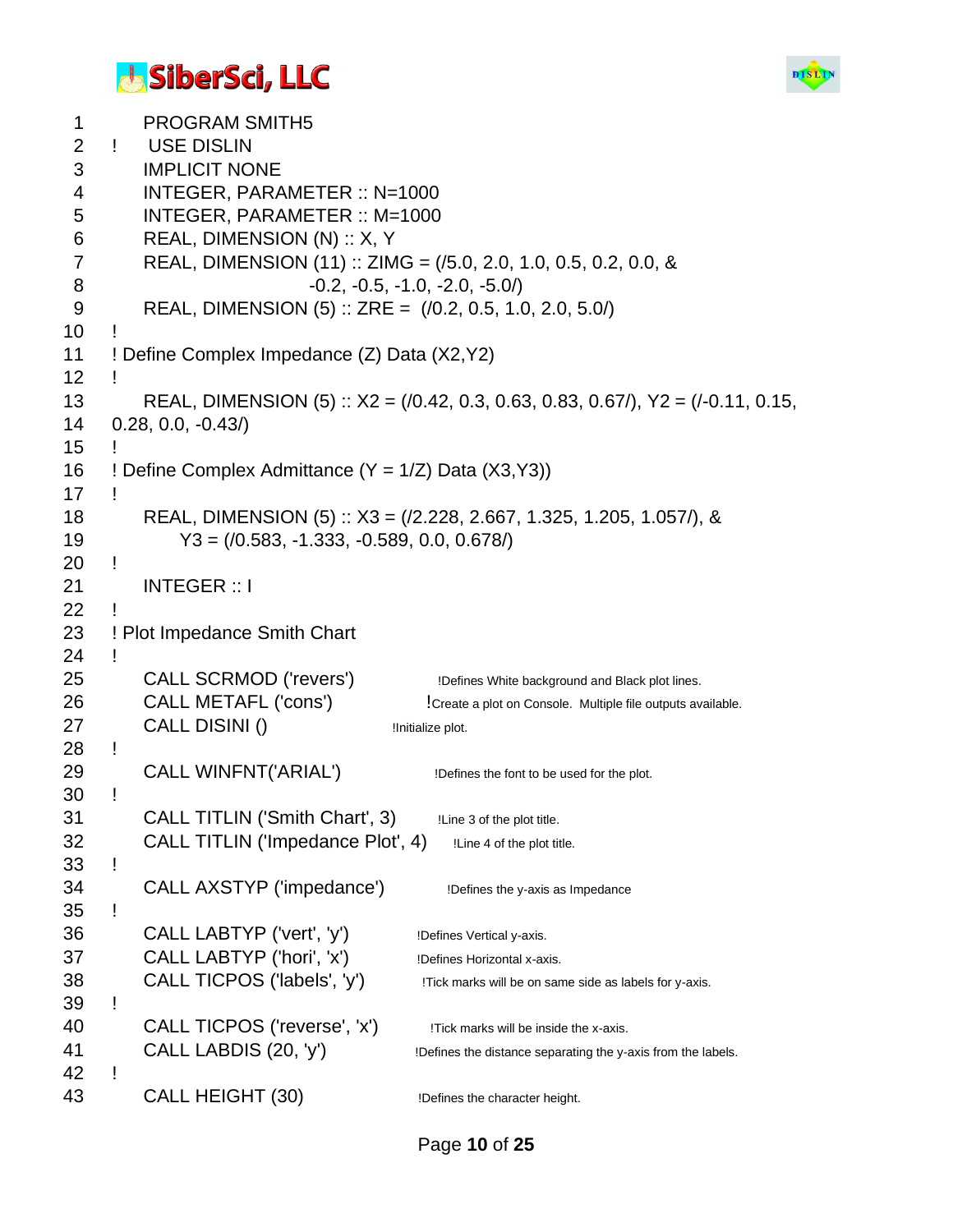

| 44       |   | CALL HNAME (30)                | !Defines the axis character height.                                                                               |
|----------|---|--------------------------------|-------------------------------------------------------------------------------------------------------------------|
| 45<br>46 | Ī |                                | CALL GRAFR (ZRE, 5, ZIMG, 11) !Defines the number of REAL and IMAGINARY impedance lines.                          |
| 47       |   | CALL HTITLE (40)               |                                                                                                                   |
| 48       |   | CALL TITLE ()                  | !Defines character height for the title of the plot.<br>!This plots up to 4 lines of characters for a plot title. |
| 49       |   |                                |                                                                                                                   |
| 50       |   |                                | ! Plot Real and Imagainary Grid for Impedance Smith Chart                                                         |
| 51       |   |                                |                                                                                                                   |
| 52       |   | CALL GRIDRE(0.2,-50.0,50.0,M)  | !Plot 0.2-ohm circle on Smith Chart.                                                                              |
| 53       |   | CALL GRIDRE(0.5,-50.0,50.0,M)  | !Plot 0.5-ohm circle on Smith Chart.                                                                              |
| 54       |   | CALL GRIDRE(1.0,-50.0,50.0,M)  | !Plot 1.0-ohm circle on Smith Chart.                                                                              |
| 55       |   | CALL GRIDRE(2.0,-50.0,50.0,M)  | !Plot 2.0-ohm circle on Smith Chart.                                                                              |
| 56       |   | CALL GRIDRE(5.0,-50.0,50.0,M)  | !Plot 5.0-ohm circle on Smith Chart.                                                                              |
| 57       |   | CALL GRIDIM(0.2,0.001,50.0,M)  | !Plot +j0.2-ohm arc on Smith Chart.                                                                               |
| 58       |   | CALL GRIDIM(0.5,0.001,50.0,M)  | !Plot +j0.5-ohm arc on Smith Chart.                                                                               |
| 59       |   | CALL GRIDIM(1.0,0.001,2.0,M)   | !Plot +j1.0-ohm arc on Smith Chart.                                                                               |
| 60       |   | CALL GRIDIM(2.0,0.001,50.0,M)  | !Plot +j2.0-ohm arc on Smith Chart.                                                                               |
| 61       |   | CALL GRIDIM(3.0,0.001,50.0,M)  | !Plot +j3.0-ohm arc on Smith Chart.                                                                               |
| 62       |   | CALL GRIDIM(4.0,0.001,50.0,M)  | !Plot +j4.0-ohm arc on Smith Chart.                                                                               |
| 63       |   | CALL GRIDIM(5.0,0.001,50.0,M)  | !Plot +j5.0-ohm arc on Smith Chart.                                                                               |
| 64       |   | CALL GRIDIM(-0.2,0.001,50.0,M) | !Plot -j0.2-ohm arc on Smith Chart.                                                                               |
| 65       |   | CALL GRIDIM(-0.5,0.001,50.0,M) | !Plot -j0.5-ohm arc on Smith Chart.                                                                               |
| 66       |   | CALL GRIDIM(-1.0,0.001,2.0,M)  | !Plot -j1.0-ohm arc on Smith Chart.                                                                               |
| 67       |   | CALL GRIDIM(-2.0,0.001,50.0,M) | !Plot -j2.0-ohm arc on Smith Chart.                                                                               |
| 68       |   | CALL GRIDIM(-3.0,0.001,50.0,M) | !Plot -j3.0-ohm arc on Smith Chart.                                                                               |
| 69       |   | CALL GRIDIM(-4.0,0.001,50.0,M) | !Plot -j4.0-ohm arc on Smith Chart.                                                                               |
| 70       |   | CALL GRIDIM(-5.0,0.001,50.0,M) | !Plot -j5.0-ohm arc on Smith Chart.                                                                               |
| 71       | Ţ |                                |                                                                                                                   |
| 72       |   | CALL POLCRV ('PSPLINE')        | !Enables a polar spline fit to data points on a Smith Chart.                                                      |
| 73       |   |                                | CALL SPLMOD(3,10000) !Defines the order of the polynomial and number of interpolation points for the spline fit.  |
| 74       |   | CALL COLOR ('blue')            | !Defines color of line to be plotted on Smith Chart.                                                              |
| 75       |   | CALL CURVE (X2, Y2, 5)         | !Plots the Real and Imaginary Complex Impedance on the Smith Chart.                                               |
| 76       | ī |                                |                                                                                                                   |
| 77       |   | CALL COLOR('FORE')             | !Defines the color of a Marker on the Smith Chart.                                                                |
| 78       |   | CALL HSYMBL(20)                | !Defines the height of the symbol used as a Marker on the Smith Chart.                                            |
| 79       |   | CALL INCMRK(-1)                | !Only symbols are plotted as Markers on the Smith Chart.                                                          |
| 80       |   | CALL CURVE(X2, Y2, 5)          | !Plot Markers on the Smith Chart at data point coordinates.                                                       |
| 81       | Ţ |                                |                                                                                                                   |
| 82       |   | CALL ENDGRF()                  | !Terminates the defined axis system.                                                                              |
| 83       |   | CALL DISFIN()                  | !End of plot.                                                                                                     |
| 84       |   |                                |                                                                                                                   |
| 85       |   | ! Plot Admittance Smith Chart  |                                                                                                                   |
| 86       |   |                                |                                                                                                                   |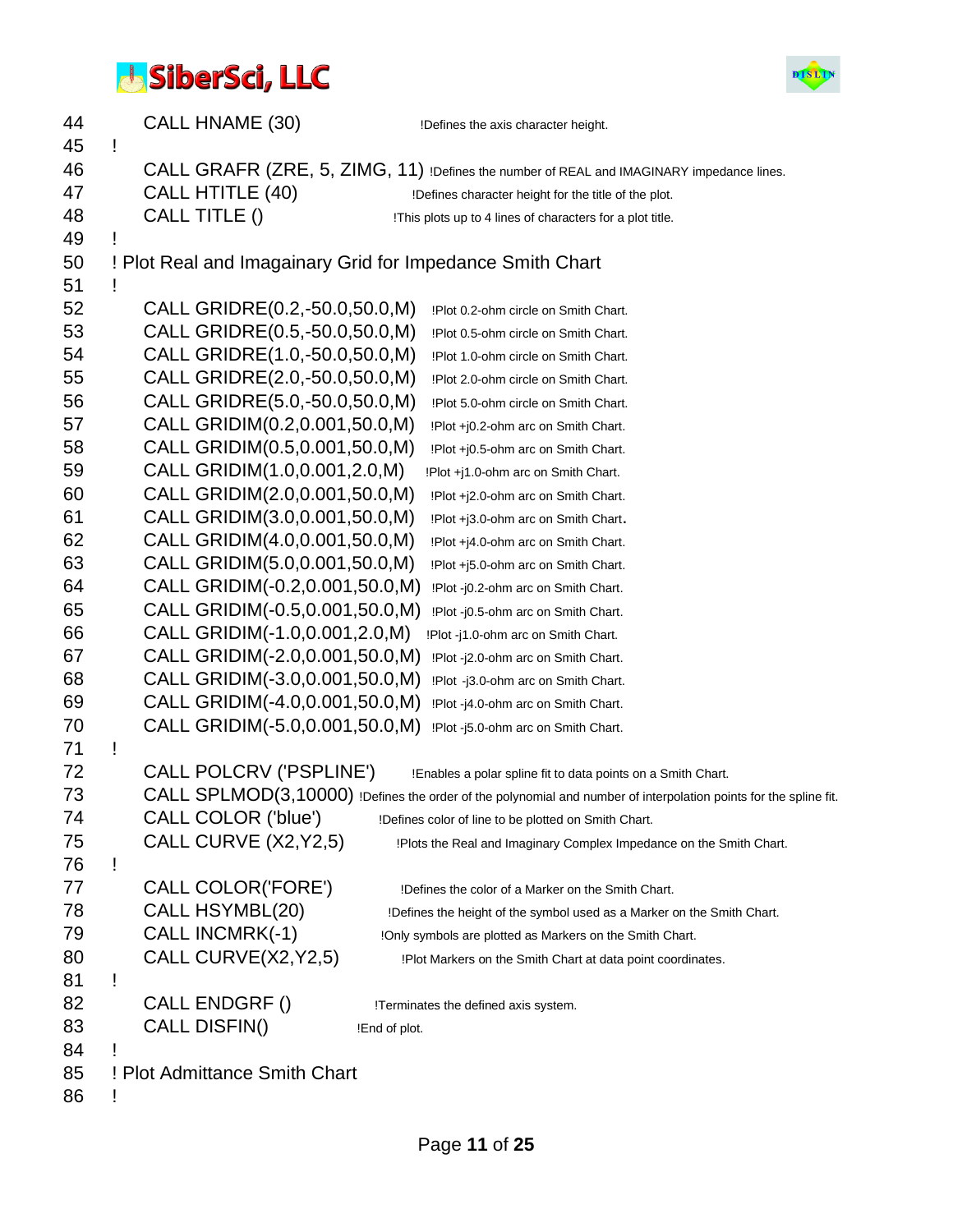

| 87  |   | <b>CALL SCRMOD ('revers')</b>                             | !Defines White background and Black plot lines.                                          |
|-----|---|-----------------------------------------------------------|------------------------------------------------------------------------------------------|
| 88  |   | CALL METAFL ('cons')                                      | !Create a plot on Console. Multiple file outputs available.                              |
| 89  |   | CALL DISINI()                                             | !Initialize plot.                                                                        |
| 90  | Ţ |                                                           |                                                                                          |
| 91  |   | <b>CALL WINFNT('ARIAL')</b>                               | !Defines the font to be used for the plot.                                               |
| 92  | Ţ |                                                           |                                                                                          |
| 93  |   | CALL TITLIN ('Smith Chart', 3)                            | !Line 3 of the plot title.                                                               |
| 94  |   | CALL TITLIN ('Admittance Plot', 4)                        | !Line 4 of the plot title.                                                               |
| 95  | Ţ |                                                           |                                                                                          |
| 96  |   | CALL AXSTYP ('admittance')                                | !Defines the y-axis as Admittance                                                        |
| 97  |   | CALL LABDIS (20, 'y')                                     | !Defines the distance separating the y-axis from the labels.                             |
| 98  | Ţ |                                                           |                                                                                          |
| 99  |   | CALL LABTYP ('vert', 'y')                                 | !Defines Vertical y-axis.                                                                |
| 100 |   | CALL LABTYP ('hori', 'x')                                 | !Defines Horizontal x-axis.                                                              |
| 101 |   | CALL TICPOS ('labels', 'y')                               | !Tick marks will be on same side as labels for y-axis.                                   |
| 102 | Ţ |                                                           |                                                                                          |
| 103 |   | CALL TICPOS ('reverse', 'x')                              | !Tick marks will be inside the x-axis.                                                   |
| 104 |   | CALL LABDIS (20, 'y')                                     |                                                                                          |
| 105 | Ţ |                                                           | !Defines the distance separating the y-axis from the labels.                             |
| 106 |   | <b>CALL HEIGHT (30)</b>                                   |                                                                                          |
| 107 |   | CALL HNAME (30)                                           | !Defines the character height.                                                           |
| 108 | Ţ |                                                           | !Defines the axis character height.                                                      |
| 109 |   |                                                           | CALL GRAFR (ZRE, 5, ZIMG, 11) !Defines the number of REAL and IMAGINARY impedance lines. |
| 110 |   | CALL HTITLE (40)                                          |                                                                                          |
| 111 |   | CALL TITLE ()                                             | !Defines character height for the title of the plot.                                     |
|     |   |                                                           | !This plots up to 4 lines of characters for a plot title.                                |
| 112 |   |                                                           |                                                                                          |
| 113 |   | ! Plot Real and Imaginary Grid for Admittance Smith Chart |                                                                                          |
| 114 | Ţ |                                                           |                                                                                          |
| 115 |   | CALL GRIDRE(0.2,-50.0,50.0,M)                             | !Plot 0.2-ohm circle on Smith Chart.                                                     |
| 116 |   | CALL GRIDRE(0.5,-50.0,50.0,M)                             | !Plot 0.5-ohm circle on Smith Chart.                                                     |
| 117 |   | CALL GRIDRE(1.0,-50.0,50.0,M)                             | !Plot 1.0-ohm circle on Smith Chart.                                                     |
| 118 |   | CALL GRIDRE(2.0,-50.0,50.0,M)                             | !Plot 2.0-ohm circle on Smith Chart.                                                     |
| 119 |   | CALL GRIDRE(5.0,-50.0,50.0,M)                             | !Plot 5.0-ohm circle on Smith Chart.                                                     |
| 120 |   | CALL GRIDIM(0.2,0.001,50.0,M)                             | !Plot +j0.2-ohm arc on Smith Chart.                                                      |
| 121 |   | CALL GRIDIM(0.5,0.001,50.0,M)                             | !Plot +j0.5-ohm arc on Smith Chart.                                                      |
| 122 |   | CALL GRIDIM(1.0,0.001,2.0,M)                              | !Plot +j1.0-ohm arc on Smith Chart.                                                      |
| 123 |   | CALL GRIDIM(2.0,0.001,50.0,M)                             | !Plot +j2.0-ohm arc on Smith Chart.                                                      |
| 124 |   | CALL GRIDIM(3.0,0.001,50.0,M)                             | !Plot +j3.0-ohm arc on Smith Chart.                                                      |
| 125 |   | CALL GRIDIM(4.0,0.001,50.0,M)                             | !Plot +j4.0-ohm arc on Smith Chart.                                                      |
| 126 |   | CALL GRIDIM(5.0,0.001,50.0,M)                             | !Plot +j5.0-ohm arc on Smith Chart.                                                      |
| 127 |   | CALL GRIDIM(-0.2,0.001,50.0,M)                            | !Plot -j0.2-ohm arc on Smith Chart.                                                      |
| 128 |   | CALL GRIDIM(-0.5,0.001,50.0,M)                            | !Plot -j0.5-ohm arc on Smith Chart.                                                      |
| 129 |   | CALL GRIDIM(-1.0,0.001,2.0,M)                             | !Plot -j1.0-ohm arc on Smith Chart.                                                      |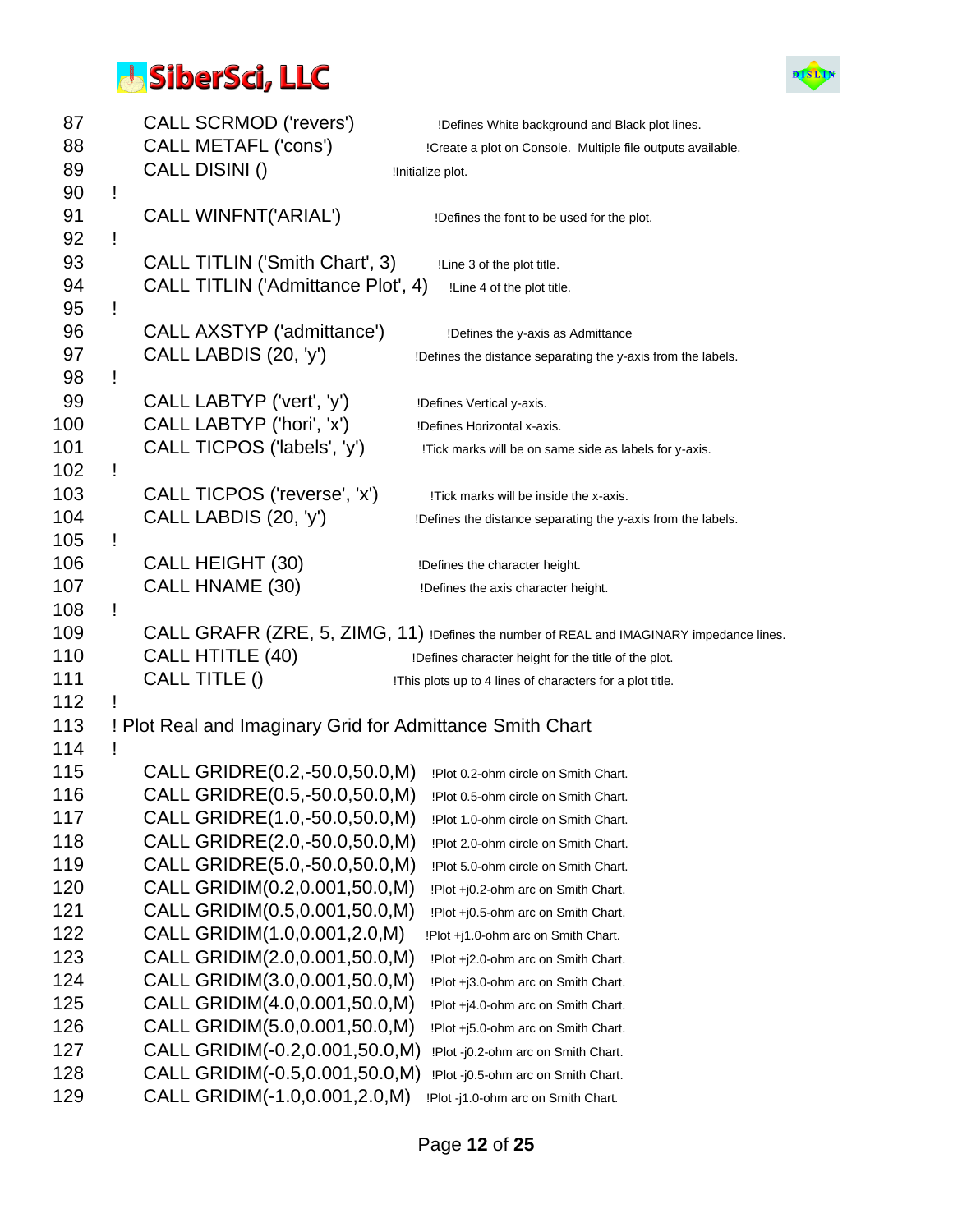

| 130 | CALL GRIDIM(-2.0,0.001,50.0,M) | !Plot -j2.0-ohm arc on Smith Chart.                                                                              |
|-----|--------------------------------|------------------------------------------------------------------------------------------------------------------|
| 131 | CALL GRIDIM(-3.0,0.001,50.0,M) | !Plot -j3.0-ohm arc on Smith Chart.                                                                              |
| 132 | CALL GRIDIM(-4.0,0.001,50.0,M) | !Plot -j4.0-ohm arc on Smith Chart.                                                                              |
| 133 | CALL GRIDIM(-5.0,0.001,50.0,M) | !Plot -j5.0-ohm arc on Smith Chart.                                                                              |
| 134 |                                |                                                                                                                  |
| 135 | CALL POLCRV ('PSPLINE')        | !Enables a polar spline fit to data points on a Smith Chart.                                                     |
| 136 |                                | CALL SPLMOD(3,10000) !Defines the order of the polynomial and number of interpolation points for the spline fit. |
| 137 | CALL COLOR ('red')             | !Defines color of line to be plotted on Smith Chart.                                                             |
| 138 | CALL CURVE (X3, Y3, 5)         | !Plots the Real and Imaginary Complex Impedance on the Smith Chart.                                              |
| 139 |                                |                                                                                                                  |
| 140 | CALL COLOR('FORE')             | !Defines the color of a Marker on the Smith Chart.                                                               |
| 141 | CALL HSYMBL(20)                | !Defines the height of the symbol used as a Marker on the Smith Chart.                                           |
| 142 | <b>CALL INCMRK(-1)</b>         | !Only symbols are plotted as Markers on the Smith Chart.                                                         |
| 143 | CALL CURVE(X3, Y3, 5)          | !Plot Markers on the Smith Chart at data point coordinates.                                                      |
| 144 |                                |                                                                                                                  |
| 145 | CALL ENDGRF()                  | !Terminates the defined axis system.                                                                             |
| 146 | CALL DISFIN()                  | !End of plot.                                                                                                    |
| 147 |                                |                                                                                                                  |
| 148 | <b>END PROGRAM SMITH5</b>      |                                                                                                                  |
|     |                                |                                                                                                                  |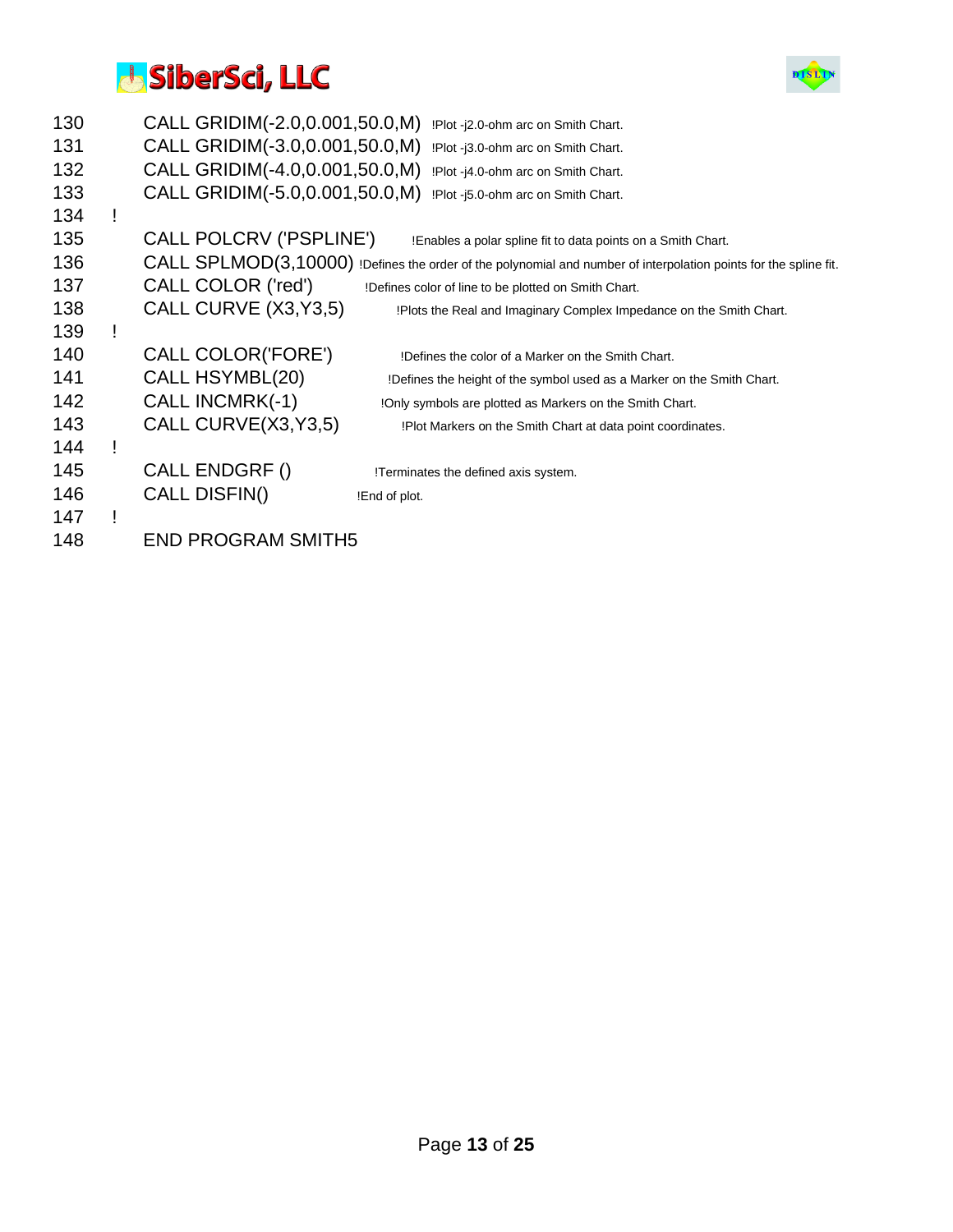



**Appendix B – Plot Smith Chart Demo.f90**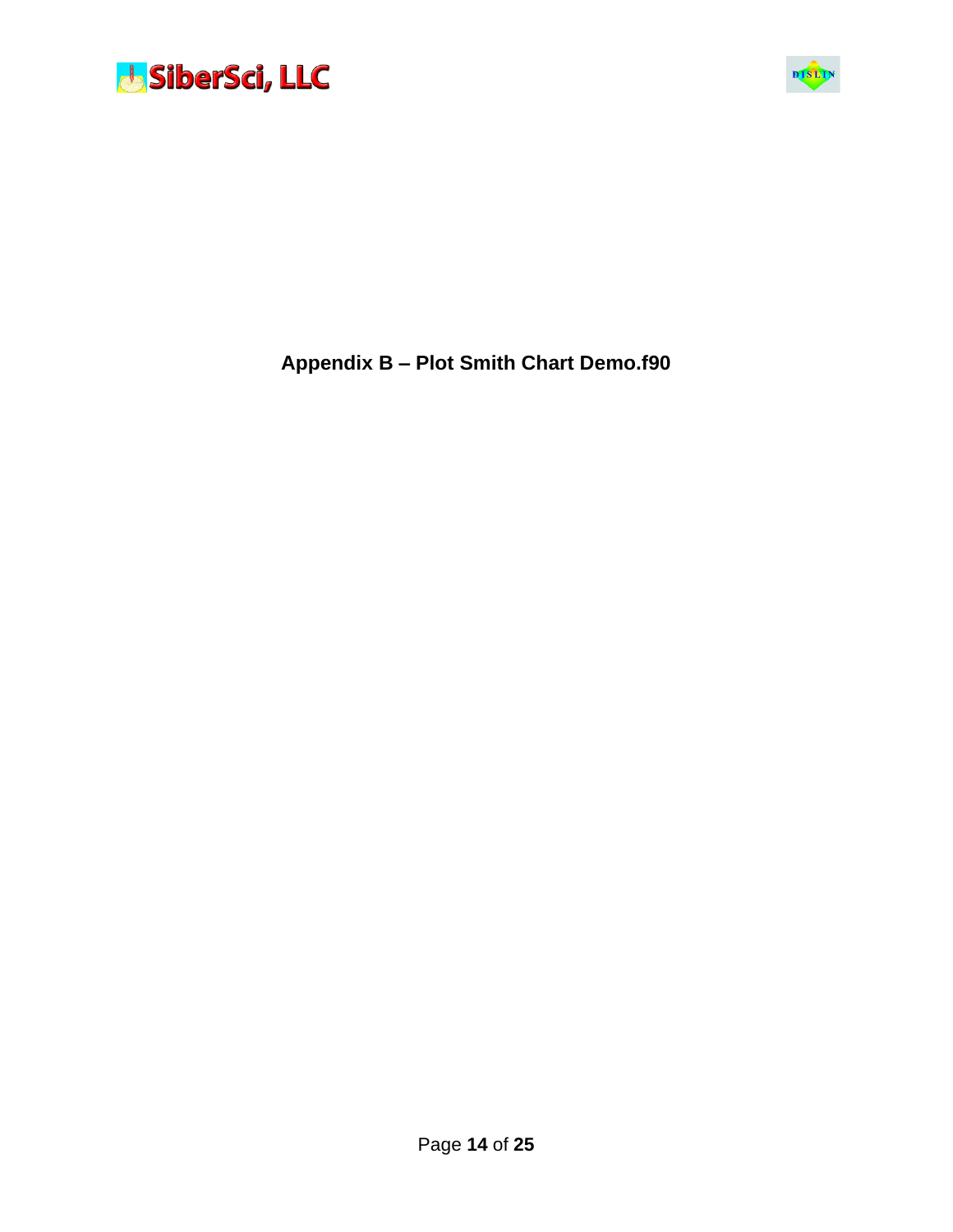



1 PROGRAM PLOT ! !--------------------------------------------------------------------------  $\overline{4}$  ! THIS PROGRAM PLOTS FREQUENCY VERSUS S11 MAGNITUDE AND PHASE, ! AND ALSO PLOTS AN IMPEDANCE SMITH CHART FOR Z11. ! ! VERSION A MOD 001 MARCH 2020 ! !-------------------------------------------------------------------------- ! 12 IMPLICIT NONE ! !--- LOCAL DECLARATIONS --------------------------------- ! 16 INTEGER\*4 ic , index , INTRGB , k1 , knt , M , N , nfre , NPFRE 17 REAL\*4 zimg , zre ! 19 REAL\*4 result1 , result2 , xmax , xorig , safreq , ymax1 , ymax2 , resul18 , resul19, yorig1 , yorig2 ! 22 COMPLEX\*8 resul20 , resul21 ! 24 CHARACTER\*30 cdate 25 CHARACTER\*80 cmess 26 CHARACTER\*80 cmessa 27 CHARACTER\*160 clegbuf ! 29 PARAMETER (NPFRE=2001) 30 PARAMETER (N=1000,M=1000) ! !--- LOCAL DIMENSIONS ----------------------------------- ! 34 DIMENSION result1(NPFRE) , result2(NPFRE) ,resul18(NPFRE) , resul19(NPFRE) , resul20(NPFRE) , resul21(NPFRE), safreq(NPFRE) ! 37 DIMENSION zimg(11) , zre(5) ! 39 DATA zimg/5.0 , 2.0 , 1.0 , 0.5 , 0.2 , 0.0 , -0.2 , -0.5 , -1.0 ,& **8.** -2.0, -5.0/ **19. In the state of the state of Smith Chart.** IDefines Imaginary Impedance line for Smith Chart. 41 DATA zre/0.2, 0.5, 1.0, 2.0, 5.0/ Defines Real Impedance line for Smith Chart. ! !--- 1.0 --- INITIALIZE DISLIN PLOTTING ---------------- ! ! !--- 1.3 --- PLOT DATA ----------------------------------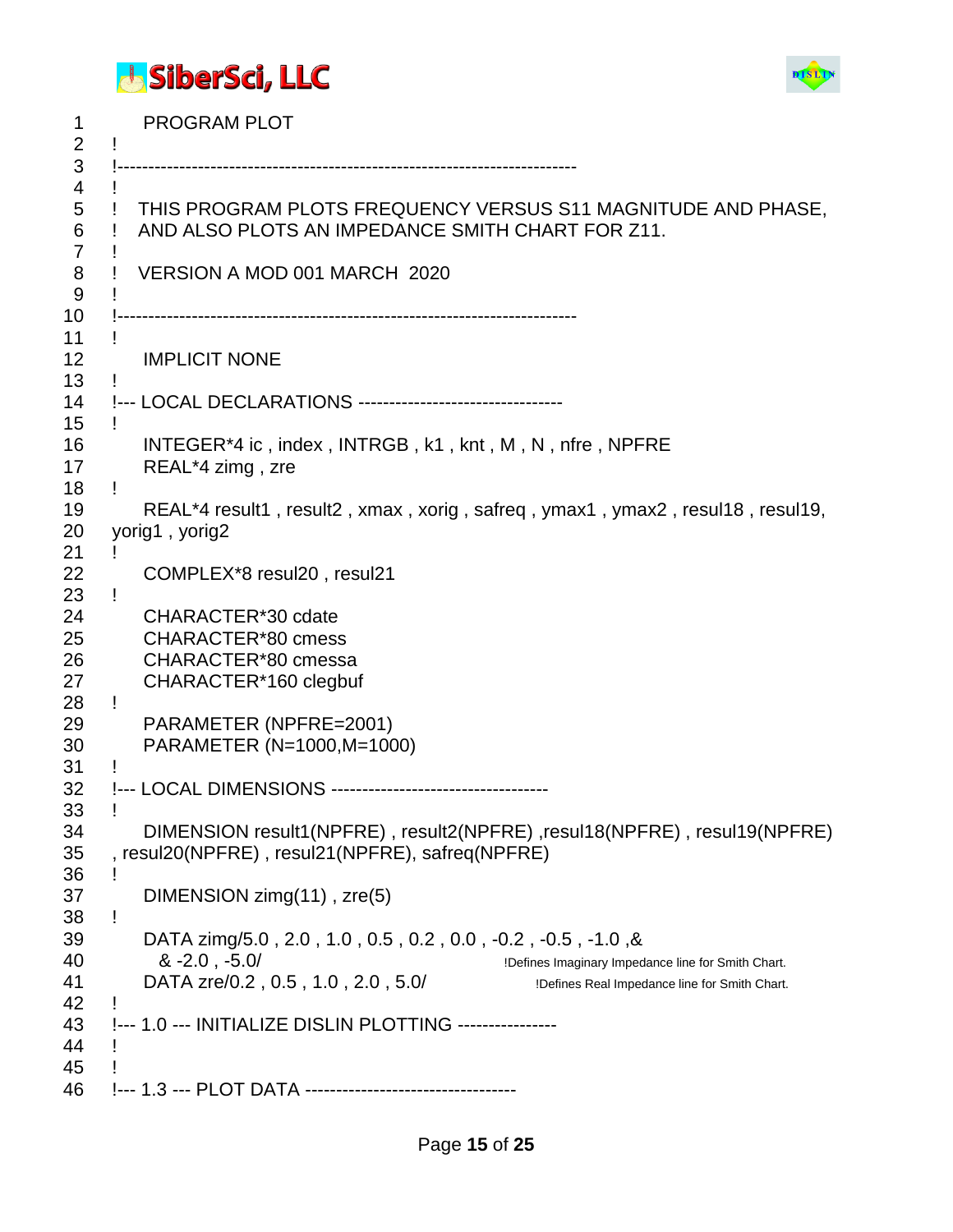

| 47<br>48<br>49<br>50 |   | the file containing S11 Magnitude and Phase data<br>&FORM='FORMATTED',STATUS='OLD') | OPEN (UNIT=9,FILE='GRAPH1.DAT',ACCESS='SEQUENTIAL',                                         | ଝ | ! Open |
|----------------------|---|-------------------------------------------------------------------------------------|---------------------------------------------------------------------------------------------|---|--------|
| 51<br>52             |   | !--- 1.3.2 --- PLOT DATA -----------------------------                              |                                                                                             |   |        |
| 53                   |   |                                                                                     |                                                                                             |   |        |
| 54                   |   | $READ(9,*)$ cmess                                                                   | !Read title of plots.                                                                       |   |        |
| 55                   |   | $READ(9,*)$ cdate                                                                   | !Read date that data file was created.                                                      |   |        |
| 56                   |   | READ (9,*) nfre                                                                     | !Read Number of Frequencies used for data file.                                             |   |        |
| 57<br>58             | Ţ | cmessa = $cmess(1:60)$                                                              | !Assign plot title to cmessa.                                                               |   |        |
| 59                   |   |                                                                                     |                                                                                             |   |        |
| 60                   |   | !--- PLOT S11, MAGNITUDE ---                                                        |                                                                                             |   |        |
| 61                   |   |                                                                                     |                                                                                             |   |        |
| 62                   |   | $READ(9,*)$ index                                                                   | !Read data file index, 1=Magnitude, 2=Phase.                                                |   |        |
| 63                   |   | READ (9,*) xorig, xmax                                                              | !Read minimum and maximum frequency.                                                        |   |        |
| 64                   |   | $READ(9,*)$ yorig1, ymax1                                                           | !Read minimum and maximum Magnitude.                                                        |   |        |
| 65                   | Ţ |                                                                                     |                                                                                             |   |        |
| 66                   |   | DO $k1 = 1$ , nfre                                                                  |                                                                                             |   |        |
| 67                   |   |                                                                                     | $READ(9,*)$ safreq(k1), result1(k1) $\blacksquare$ IRead Frequency and Magnitude data file. |   |        |
| 68                   |   | <b>ENDDO</b>                                                                        |                                                                                             |   |        |
| 69                   | Ţ |                                                                                     |                                                                                             |   |        |
| 70                   | Ţ |                                                                                     |                                                                                             |   |        |
| 71                   |   | CALL METAFL('CONS')                                                                 | !Create a plot on Console. Multiple file outputs available.                                 |   |        |
| 72                   |   | CALL SCRMOD('REVERS')                                                               | !Defines White background and Black plot lines.                                             |   |        |
| 73                   |   | CALL DISINI()                                                                       | !Initialize plot.                                                                           |   |        |
| 74                   |   | <b>CALL WINFNT('ARIAL')</b>                                                         | !Defines the font to be used for the plot.                                                  |   |        |
| 75                   | Ţ |                                                                                     |                                                                                             |   |        |
| 76                   |   | CALL AXSPOS(450,1800)                                                               | !Defines lower left corner of axis.                                                         |   |        |
| 77                   |   | CALL AXSLEN(2200,1200)                                                              | !Defines the axis length and height.                                                        |   |        |
| 78                   | Ţ |                                                                                     |                                                                                             |   |        |
| 79                   |   | CALL NAME('FREQUENCY, GHz','X')                                                     | !Defines the x-axis title.                                                                  |   |        |
| 80                   |   | CALL NAME('S11, MAGNITUDE','Y')                                                     | !Defines the y-axis title.                                                                  |   |        |
| 81                   | Ţ |                                                                                     |                                                                                             |   |        |
| 82                   |   | CALL LABDIG(-1, 'X')                                                                | !Defines the distance between x-axis labels and ticks.                                      |   |        |
| 83                   |   | CALL TICKS(10, XY')                                                                 | !Number of ticks between axis labels.                                                       |   |        |
| 84                   | ļ |                                                                                     |                                                                                             |   |        |
| 85                   |   | CALL TITLIN(cmessa, 3)                                                              | !Defines line 3 of the plot title.                                                          |   |        |
| 86                   |   | CALL TITLIN(cdate, 4)                                                               | !Defines line 4 of the plot title.                                                          |   |        |
| 87                   | Ţ |                                                                                     |                                                                                             |   |        |
| 88                   |   | $ic = INTRGB(0.95, 0.95, 0.95)$                                                     | !Defines background color for axis.                                                         |   |        |
| 89                   |   | CALL AXSBGD(ic)                                                                     | !Defines background color for axis.                                                         |   |        |
| 90                   |   |                                                                                     |                                                                                             |   |        |
| 91                   |   | CALL SETSCL(safreq, nfre, 'X')                                                      | !Defines scaling for x-axis.                                                                |   |        |
| 92                   |   | CALL SETSCL(result1, nfre, 'Y')                                                     | !Defines scaling for y-axis.                                                                |   |        |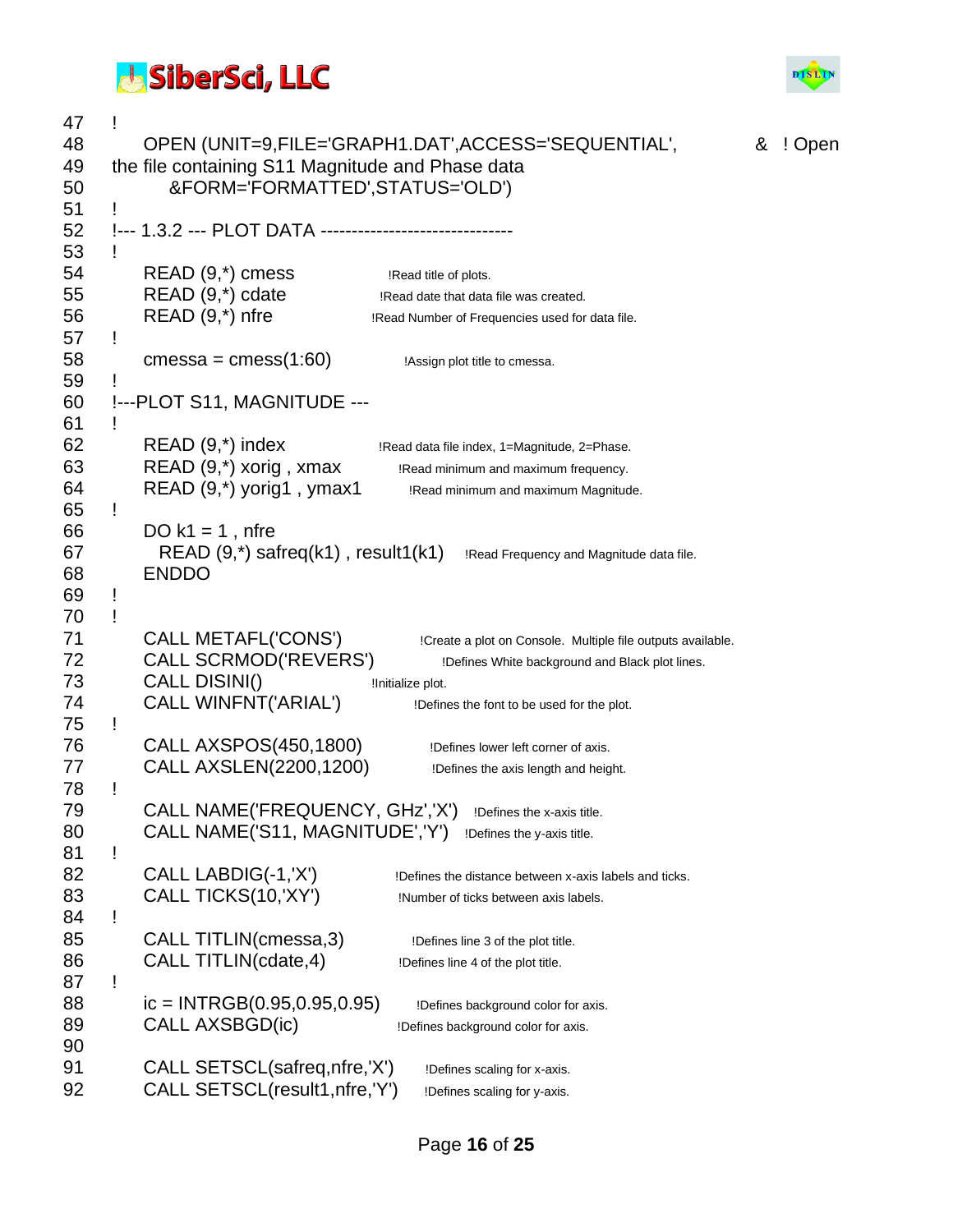

| 93<br>94<br>95<br>96<br>97<br>Ţ | CALL GRAF(xorig,xmax,xorig,(xmax-xorig)/10.,yorig1,ymax1,yorig1, &<br>& (ymax1-yorig1)/10.)<br>!Plots the x- and y-axis.<br>CALL SETRGB(0.7,0.7,0.7)<br>!Defines plotting region background.<br>CALL GRID(1,1)<br>!Defines the plot grid. |
|---------------------------------|-------------------------------------------------------------------------------------------------------------------------------------------------------------------------------------------------------------------------------------------|
| 98<br>99<br>100<br>101<br>Ţ     | <b>CALL COLOR('FORE')</b><br>!Defines title color.<br>CALL HEIGHT(50)<br>!Defines title height.<br><b>CALL TITLE</b><br>!Plots title on graph.                                                                                            |
| 102<br>103<br>104<br>Ţ          | CALL COLOR('RED')<br>!Defines color of line on graph.<br>CALL CURVE(safreq, result1, nfre) !Plots S11 Magnitude on graph.                                                                                                                 |
| 105<br>106<br>Ţ                 | <b>CALL DISFIN</b><br>!Ends plot of S11 magnitude.                                                                                                                                                                                        |
| 107<br>108<br>Ţ                 | !--- PLOT S11, PHASE ---                                                                                                                                                                                                                  |
| 109                             | $READ(9,*)$ index<br>!Read data file index, 1=Magnitude, 2=Phase.                                                                                                                                                                         |
| 110                             | $READ(9,*)$ xorig, xmax Read minimum and maximum frequency.                                                                                                                                                                               |
| 111                             | READ (9,*) yorig2, ymax2<br>!Read minimum and maximum Magnitude.                                                                                                                                                                          |
| 112<br>Ţ                        |                                                                                                                                                                                                                                           |
| 113                             | DO $k1 = 1$ , nfre                                                                                                                                                                                                                        |
| 114<br>115                      | $READ(9,*)$ safreq(k1), result $2(k1)$ !Read Frequency and Phase file.<br><b>ENDDO</b>                                                                                                                                                    |
| 116<br>Ţ                        |                                                                                                                                                                                                                                           |
| 117<br>118                      | CALL METAFL('CONS')<br>!Create a plot on Console. Multiple file outputs available.<br>CALL SCRMOD('REVERS')<br>!Defines White background and Black plot lines.                                                                            |
| 119                             | CALL DISINI()<br>!Initialize plot.                                                                                                                                                                                                        |
| 120<br>121<br>Ţ                 | <b>CALL WINFNT('ARIAL')</b><br>!Defines the font to be used for the plot.                                                                                                                                                                 |
| 122                             | CALL AXSPOS(450,1800)<br>!Defines lower left corner of axis.                                                                                                                                                                              |
| 123                             | CALL AXSLEN(2200,1200)<br>!Defines the axis length and height.                                                                                                                                                                            |
| 124<br>Ţ<br>125                 | CALL NAME('FREQUENCY, GHz','X')                                                                                                                                                                                                           |
|                                 | !Defines the x-axis title.                                                                                                                                                                                                                |
| 126<br>127<br>Ţ                 | CALL NAME(' S11, PHASE (DEGREES) ','Y') !Defines the y-axis title.                                                                                                                                                                        |
| 128                             | CALL LABDIG(-1,'X')                                                                                                                                                                                                                       |
|                                 | !Defines the distance between x-axis labels and ticks.                                                                                                                                                                                    |
| 129                             | CALL TICKS(10, XY')<br>!Number of ticks between axis labels.                                                                                                                                                                              |
| 130<br>Ţ                        |                                                                                                                                                                                                                                           |
| 131                             | CALL TITLIN(cmessa, 3)<br>!Defines line 3 of the plot title.                                                                                                                                                                              |
| 132                             | CALL TITLIN(cdate, 4)<br>!Defines line 4 of the plot title.                                                                                                                                                                               |
| 133<br>Ţ                        |                                                                                                                                                                                                                                           |
| 134                             | $ic = INTRGB(0.95, 0.95, 0.95)$ !Defines background color for axis.                                                                                                                                                                       |
| 135                             | CALL AXSBGD(ic)<br>!Defines background color for axis.                                                                                                                                                                                    |
| 136<br>Ţ                        |                                                                                                                                                                                                                                           |
| 137                             | CALL SETSCL(safreq, nfre, 'X')<br>!Defines scaling for x-axis.                                                                                                                                                                            |
| 138                             | CALL SETSCL(result2,nfre,'Y')<br>!Defines scaling for y-axis.                                                                                                                                                                             |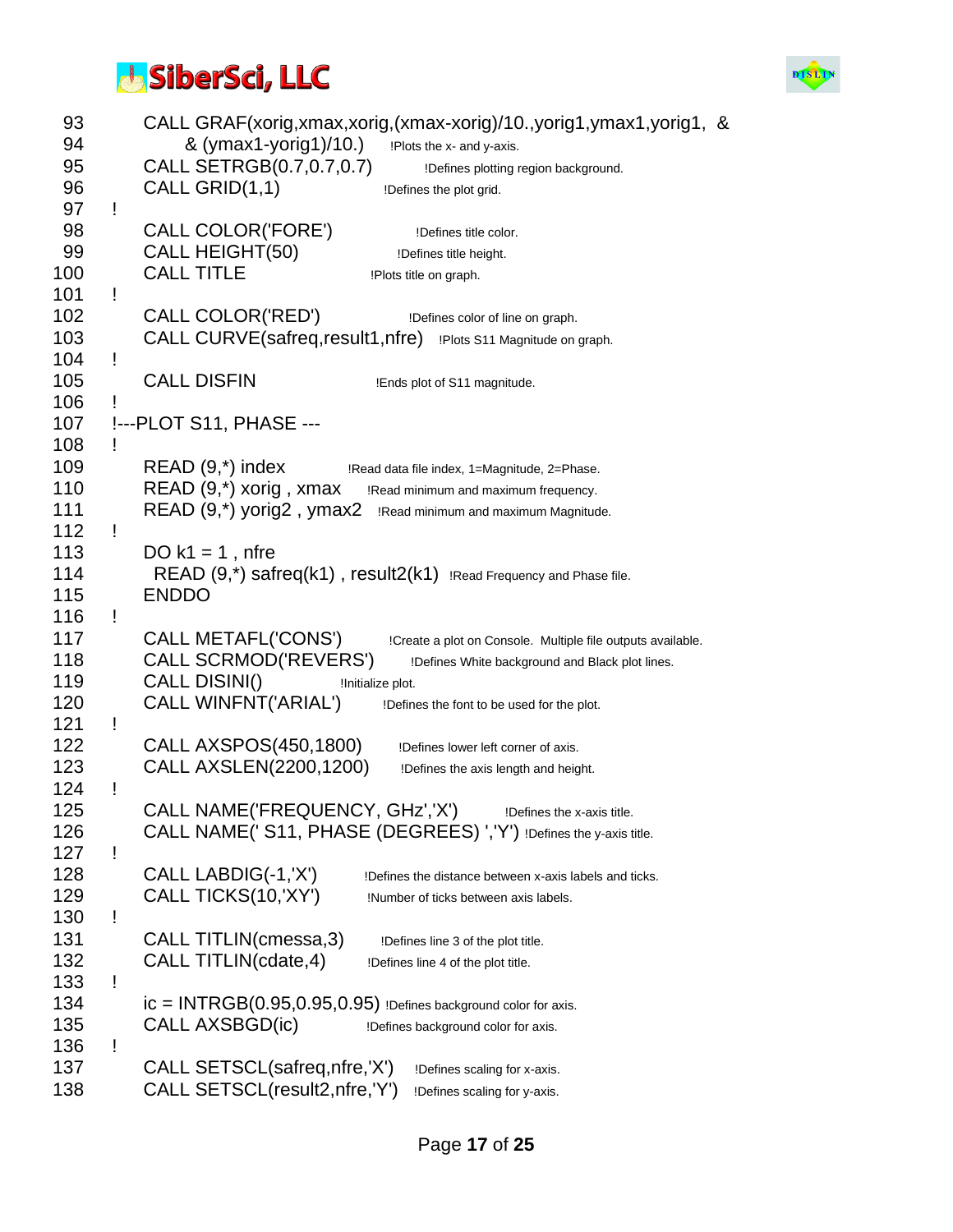

| 139<br>140 | CALL GRAF(xorig,xmax,xorig,(xmax-xorig)/10.,yorig2,ymax2, &<br>& yorig2, (ymax2-yorig2)/10.) !Plots the x- and y-axis. |
|------------|------------------------------------------------------------------------------------------------------------------------|
| 141        | CALL SETRGB(0.7,0.7,0.7)<br>!Defines plotting region background.                                                       |
| 142        | CALL GRID(1,1)                                                                                                         |
|            | !Defines the plot grid.                                                                                                |
| 143        | Ţ                                                                                                                      |
| 144        | <b>CALL COLOR('FORE')</b><br>!Defines title color.                                                                     |
| 145        | CALL HEIGHT(50)<br>!Defines title height.                                                                              |
| 146        | <b>CALL TITLE</b><br>!Plots title on graph.                                                                            |
| 147        | Ţ                                                                                                                      |
| 148        | <b>CALL COLOR('BLUE')</b><br>!Defines color of line on graph.                                                          |
| 149        | CALL CURVE(safreq, result2, nfre) !Plots S11 Magnitude on graph.                                                       |
| 150        | Ţ                                                                                                                      |
| 151        | <b>CALL DISFIN</b>                                                                                                     |
| 152        | !Ends plot of S11 magnitude.                                                                                           |
|            |                                                                                                                        |
| 153        | !--- PLOT S11 MANGINTUDE AND PHASE ON ONE GRAPH--                                                                      |
| 154        | Ţ                                                                                                                      |
| 155        | CALL METAFL('CONS')<br>!Create a plot on Console. Multiple file outputs available.                                     |
| 156        | CALL SCRMOD('REVERS')<br>!Defines White background and Black plot lines.                                               |
| 157        | CALL DISINI()<br>!Initialize plot.                                                                                     |
| 158        | <b>CALL WINFNT('ARIAL')</b><br>!Defines the font to be used for the plot.                                              |
| 159        | Ţ                                                                                                                      |
| 160        | CALL AXSPOS(450,1800)<br>!Defines lower left corner of axis.                                                           |
| 161        | CALL AXSLEN(2200,1200)                                                                                                 |
|            | !Defines the axis length and height.                                                                                   |
| 162        | Ţ                                                                                                                      |
| 163        | CALL NAME('FREQUENCY, GHz','X')<br>!Defines the x-axis title.                                                          |
| 164        | CALL NAME(' S11, MAGNITUDE ','Y1')<br>!Defines the left y-axis title.                                                  |
| 165        | Ţ                                                                                                                      |
| 166        | CALL LABDIG(-1,'X')<br>!Defines the distance between x-axis labels and ticks.                                          |
| 167        | CALL TICKS(10, XY')<br>!Number of ticks between axis labels.                                                           |
| 168        | Ţ                                                                                                                      |
| 169        | CALL TITLIN(cmessa, 3)<br>!Defines line 3 of the plot title.                                                           |
| 170        | CALL TITLIN(cdate, 4)<br>!Defines line 4 of the plot title.                                                            |
| 171        |                                                                                                                        |
|            |                                                                                                                        |
| 172        | $ic = INTRGB(0.95, 0.95, 0.95)$<br>!Defines background color for axis.                                                 |
| 173        | CALL AXSBGD(ic)<br>!Defines background color for axis.                                                                 |
| 174        | Ţ                                                                                                                      |
| 175        | CALL SETSCL(safreq, nfre, 'X')<br>!Defines scaling for x-axis.                                                         |
| 176        | CALL SETSCL(result1, nfre, 'Y1')<br>!Defines scaling for left y-axis.                                                  |
| 177        |                                                                                                                        |
| 178        | !-- PLOT S11 MAGNITUDE                                                                                                 |
| 179        | CALL SETGRF('NAME','NAME','TICKS','NONE')<br>!Initializes dual y-axis.                                                 |
|            |                                                                                                                        |
| 180        | CALL GRAF(xorig, xmax, xorig, (xmax-xorig)/10., yorig1, ymax1, &                                                       |
| 181        | & yorig1, (ymax1-yorig1)/10.) !Plots the x- and left y-axis.                                                           |
| 182        | CALL SETRGB(0.7,0.7,0.7) !Defines plotting region background.                                                          |
| 183        | CALL GRID(1,1)<br>!Defines the plot grid.                                                                              |
| 184        |                                                                                                                        |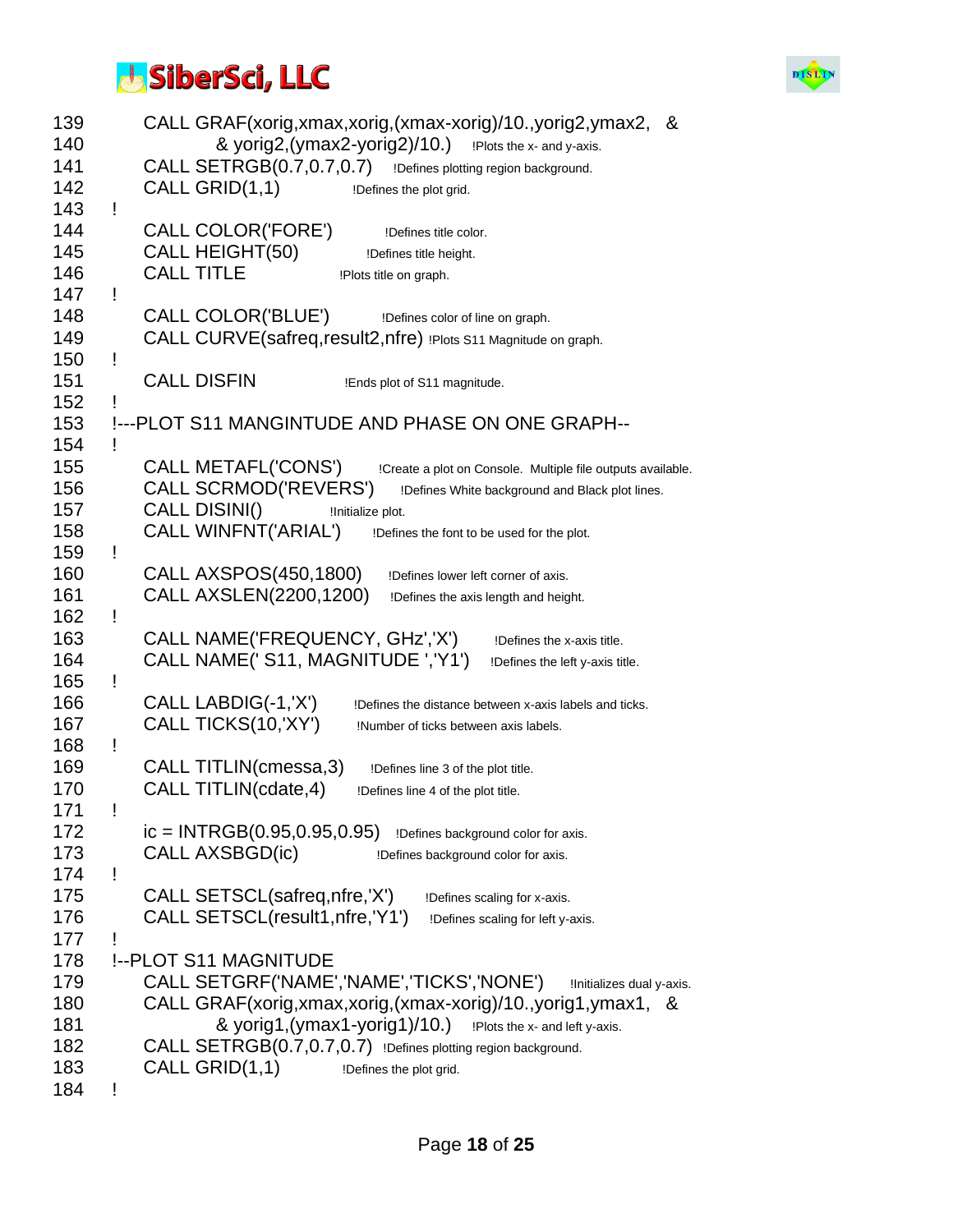

185 ! Plot Legend for dual y-axes 186 ! 187 CALL legini(clegbuf, 2, 21) Initializes legend for dual y-axes. 188 CALL legtit("") !Initializes blank legend title for dual y-axes. 189 ! 190 CALL leglin(clegbuf, 'S11, MAGNITUDE', 1) ILegend title for left y-axis. 191 CALL leglin(clegbuf, 'S11, PHASE (DEGREES)', 2) ILegend itle for right y-axis. 192 ! 193 CALL color("RED") [Assigns color for left y-axis legend. 194 CALL legpat(0, 3, -1, -1, -1, 1) !Assigns legend attributes for left y-axis. 195 CALL color("BLUE") **IAssigns color for right y-axis legend.** 196 CALL legpat(0, 3, -1, -1, -1, 2) !Assigns legend attributes for right y-axis. 197 CALL color("WHITE") [Assigns legend background color. 198 CALL height(24) **IASS** Equator 198 199 CALL legopt(2.0, 0.3, 1.0) Defines legend attributes. 200 CALL legend(clegbuf, 3) Defines legend buffer and position. 201 ! 202 CALL COLOR('RED') [Assigns color to S11 Magnitude line. 203 CALL CURVE(safreq,result1,nfre) !Plots S11 Magnitude line. 204 CALL ENDGRF() **IEnds S11 Magnitude plot.** 205 !--PLOT S11 PHASE 206 ! 207 CALL NAME(' S11, PHASE (DEGREES) ','Y2') !Defines the right y-axis title. 208 CALL SETSCL(result2,nfre,'Y2') **Defines scaling for right y-axis.** 209 CALL COLOR('FORE') **Defines right y-axis color.** 210 ! 211 CALL AXSBGD(-1) Defines background color for axis. 212 ! 213 CALL SETGRF('NONE','NONE','NONE','NAME') !Initializes right y-axis. 214 CALL GRAF(xorig,xmax,xorig,(xmax-xorig)/10.,yorig2,ymax2, & 215 & yorig2,(ymax2-yorig2)/10.) !Plots the x- and right y-axis. 216 CALL SETRGB(0.7,0.7,0.7) **IDefines plotting region background.** 217 ! 218 CALL COLOR('FORE') !Defines plot title color. 219 CALL HEIGHT(50) Defines plot title height. 220 CALL TITLE !Plots plot title on graph. 221 ! 222 CALL COLOR('BLUE') !Assigns color to S11 Phase line. 223 CALL CURVE(safreq, result2, nfre) !Plots S11 Phase line. 224 CALL ENDGRF() **IEnds plot of S11 phase.** 225 ! 226 CALL DISFIN !End of plot. 227 ! 228 !---CONVERT S11 TO Z11 FOR SMITH CHART PLOT --- 229 ! 230  $DO k1 = 1$ , nfre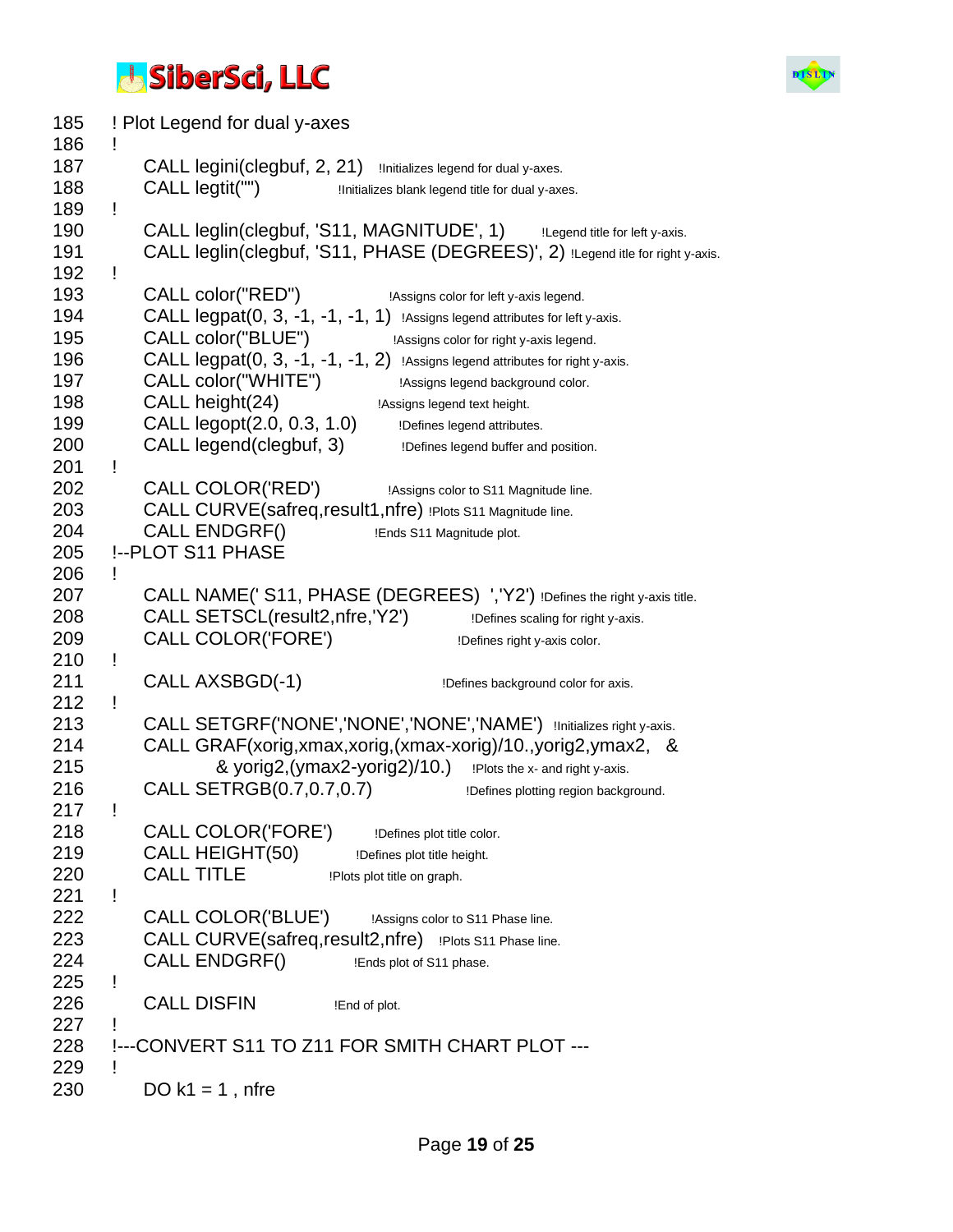

| 231        | $result20(k1) = CMPLX(result1(k1)*COS(result2(k1)),$<br>&                                               |
|------------|---------------------------------------------------------------------------------------------------------|
| 232<br>233 | & result1(k1)*SIN(result2(k1)))<br>resul21(k1) = $CMPLX(1.0+result20(k1))/((1.0-result20(k1)))$         |
| 234        |                                                                                                         |
| 235<br>236 | ! --- REAL(Z11) = RESUL18(K1); IMAG(Z11) = RESUL19(K1) ---                                              |
| 237        | $result18(k1) = REAL(REAL(resul21(k1)))$                                                                |
| 238        | $result19(k1) = REAL(AIMAG(resul21(k1)))$                                                               |
| 239        |                                                                                                         |
| 240        | <b>ENDDO</b>                                                                                            |
| 241        |                                                                                                         |
| 242        | !--- SMITH CHART LAYOUT BY HELMUT MICHELS ---                                                           |
| 243        |                                                                                                         |
| 244        | CALL METAFL('CONS')<br>!Create plot on Console.                                                         |
| 245        | <b>CALL SCRMOD('REVERS')</b><br>!Defines White background and Black plot lines.                         |
| 246        | <b>CALL DISINI</b><br>!Initialize plot.                                                                 |
| 247        | CALL WINFNT('ARIAL')<br>!Defines the font to be used for the plot.                                      |
| 248        | Ţ                                                                                                       |
| 249        | CALL TITLIN(cmessa, 3)<br>!Line 3 of the plot title, which is a character string.                       |
| 250        | CALL TITLIN(cdate, 4)<br>!Line 4 of the plot title, which is a date for this program.                   |
| 251        | Ţ                                                                                                       |
| 252        | CALL LABTYP('HORI','X')<br>!Defines Horizontal x-axis.                                                  |
| 253        | CALL LABTYP('VERT','Y')<br>!Defines Vertical y-axis.                                                    |
| 254        | CALL LABDIS(-50, 'Y')<br>!Defines the distance separating the y-axis from the labels.                   |
| 255        | Ţ                                                                                                       |
| 256        | CALL HEIGHT(30)<br>!Defines the character height.                                                       |
| 257        | CALL HNAME(30)<br>!Defines the axis character height.                                                   |
| 258        | CALL TICPOS('REVERS','Y')<br>!Tick marks will be inside the y-axis.                                     |
| 259        | Ţ                                                                                                       |
| 260        | CALL GRAFR(zre, 5, zimg, 11) !Defines the number of REAL and IMAGINARY impedance lines for Smith Chart. |
| 261        | <b>CALL HTITLE(40)</b><br>!Defines character height for the title of the plot.                          |
| 262        | CALL TITLE()<br>!This plots up to 4 lines of characters for a plot title.                               |
| 263        | Ţ                                                                                                       |
| 264        | CALL GRIDRE(0.2,-50.0,50.0,M)<br>!Plot 0.2-ohm circle on Smith Chart.                                   |
| 265        | CALL GRIDRE(0.5,-50.0,50.0,M)<br>!Plot 0.5-ohm circle on Smith Chart.                                   |
| 266        | CALL GRIDRE(1.0,-50.0,50.0,M)<br>!Plot 1.0-ohm circle on Smith Chart.                                   |
| 267        | CALL GRIDRE(2.0,-50.0,50.0,M)<br>!Plot 2.0-ohm circle on Smith Chart.                                   |
| 268        | CALL GRIDRE(5.0,-50.0,50.0,M)<br>!Plot 5.0-ohm circle on Smith Chart.                                   |
| 269        | CALL GRIDIM(0.5,0.001,50.0,M)<br>!Plot +j0.5-ohm arc on Smith Chart.                                    |
| 270        | CALL GRIDIM(1.0,0.001,1.0,M)<br>!Plot +j1.0-ohm arc on Smith Chart.                                     |
| 271        | CALL GRIDIM(2.0,0.001,50.0,M)<br>!Plot +j2.0-ohm arc on Smith Chart.                                    |
| 272        | CALL GRIDIM(3.0,0.001,50.0,M)<br>!Plot +j3.0-ohm arc on Smith Chart.                                    |
| 273        | CALL GRIDIM(4.0,0.001,50.0,M)<br>!Plot +j4.0-ohm arc on Smith Chart.                                    |
| 274        | CALL GRIDIM(5.0,0.001,50.0,M)<br>!Plot +j5.0-ohm arc on Smith Chart.                                    |
| 275        | CALL GRIDIM(-0.5,0.001,50.0,M)<br>!Plot -j0.5-ohm arc on Smith Chart.                                   |
| 276        | CALL GRIDIM(-1.0,0.001,1.0,M)<br>!Plot -j1.0-ohm arc on Smith Chart.                                    |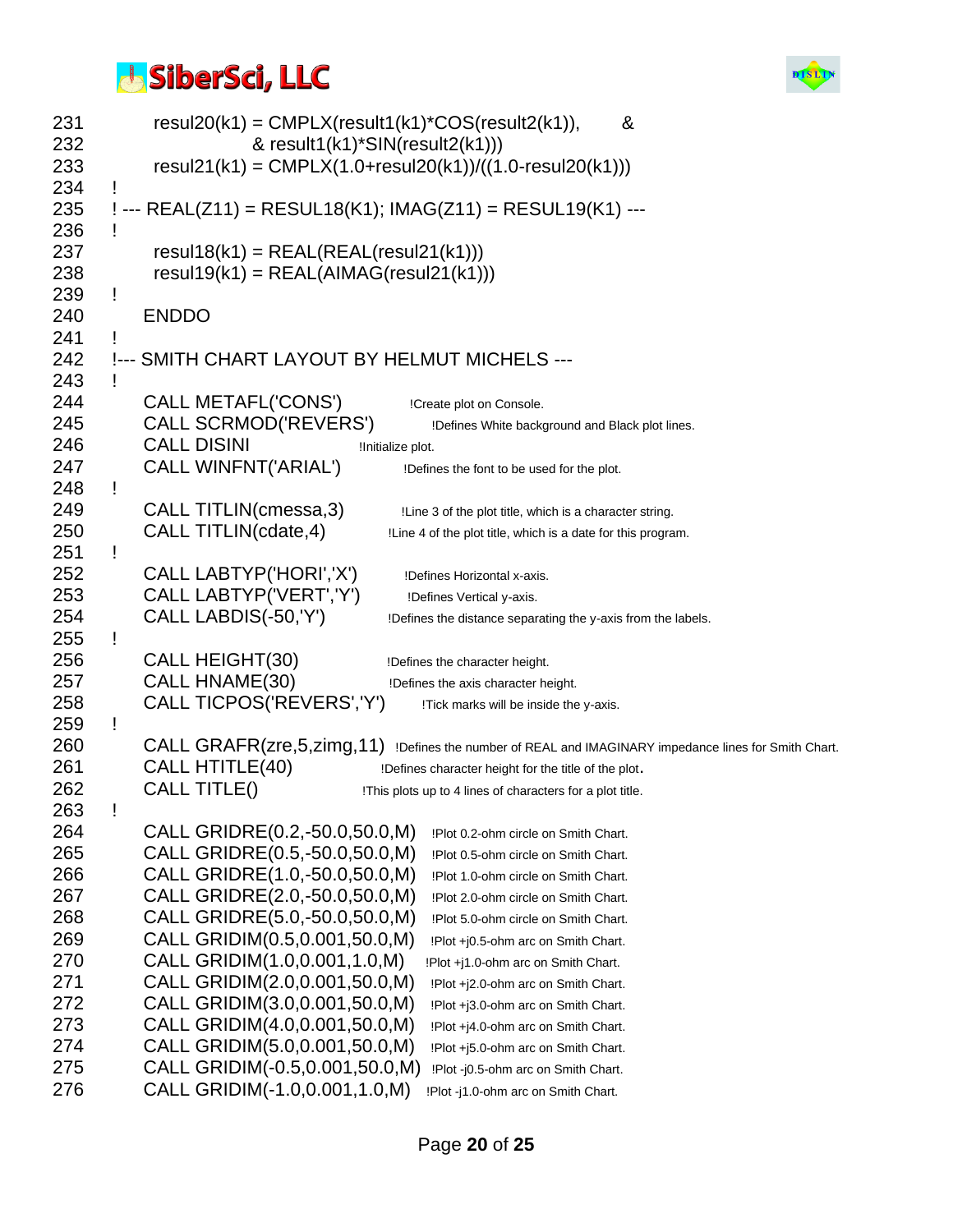

| 277 |           |                   | CALL GRIDIM(-2.0,0.001,50.0,M) | !Plot -j2.0-ohm arc on Smith Chart.                                                                              |
|-----|-----------|-------------------|--------------------------------|------------------------------------------------------------------------------------------------------------------|
| 278 |           |                   | CALL GRIDIM(-3.0,0.001,50.0,M) | !Plot -j3.0-ohm arc on Smith Chart.                                                                              |
| 279 |           |                   | CALL GRIDIM(-4.0,0.001,50.0,M) | !Plot -j4.0-ohm arc on Smith Chart.                                                                              |
| 280 |           |                   | CALL GRIDIM(-5.0,0.001,50.0,M) | !Plot -j5.0-ohm arc on Smith Chart.                                                                              |
| 281 | Ţ         |                   |                                |                                                                                                                  |
| 282 |           |                   | CALL LABDIS (20, 'Y')          | !Defines the distance separating the y-axis from the labels.                                                     |
| 283 |           |                   | CALL TICPOS ('LABELS', 'Y');   | !Tick marks will be on the same side as labels for the y-axis.                                                   |
| 284 |           |                   | CALL LABDIG (-1, 'Y');         | !Defines the number of digits after the decimal point for the y-axis.                                            |
| 285 |           |                   | <b>CALL TICKS (10, 'Y');</b>   | !Defines number of tick marks between y-axis labels                                                              |
| 286 |           |                   |                                | CALL YPOLAR (180.0, -180.0, 180.0, -30.0, '', 0); !Defines polar axis for the Smith Chart.                       |
| 287 |           |                   |                                |                                                                                                                  |
| 288 |           | !--- PLOT Z11 --- |                                |                                                                                                                  |
| 289 | Ţ         |                   |                                |                                                                                                                  |
| 290 |           |                   | CALL COLOR('GREEN')            | !Defines color of line to be plotted on Smith Chart.                                                             |
| 291 |           |                   | CALL POLCRV('PSPLINE')         | !Enables a polar spline fit to data points on a Smith Chart.                                                     |
| 292 |           |                   |                                | CALL SPLMOD(3,10000) !Defines the order of the polynomial and number of interpolation points for the spline fit. |
| 293 |           |                   |                                | CALL CURVE(resul18, resul19, nfre) !Plots Z1,1 on the Smith Chart                                                |
| 294 |           |                   |                                |                                                                                                                  |
| 295 | $1 - - -$ |                   | PLOT MARKERS FOR Z11 ---       |                                                                                                                  |
| 296 |           |                   |                                |                                                                                                                  |
| 297 |           |                   | CALL COLOR('FORE')             | !Defines the color of a Marker on the Smith Chart.                                                               |
| 298 |           |                   | CALL HSYMBL(20)                | !Defines the height of the symbol used as a Marker on the Smith Chart.                                           |
| 299 |           |                   | <b>CALL INCMRK(-1)</b>         | !Only symbols are plotted as Markers on the Smith Chart.                                                         |
| 300 |           |                   |                                | CALL CURVE(resul18, resul19, nfre) !Plot Markers on the Smith Chart.                                             |
| 301 |           |                   |                                |                                                                                                                  |
| 302 |           |                   | <b>CALL DISFIN</b>             | !End of plot.                                                                                                    |
| 303 | Ţ         |                   |                                |                                                                                                                  |
| 304 | Ţ         |                   |                                |                                                                                                                  |
| 305 |           |                   | $READ(9,*)$ index              |                                                                                                                  |
| 306 | Ţ         |                   |                                |                                                                                                                  |
| 307 |           |                   | <b>END PROGRAM PLOT</b>        |                                                                                                                  |
| 308 |           |                   |                                |                                                                                                                  |
| 309 |           |                   |                                |                                                                                                                  |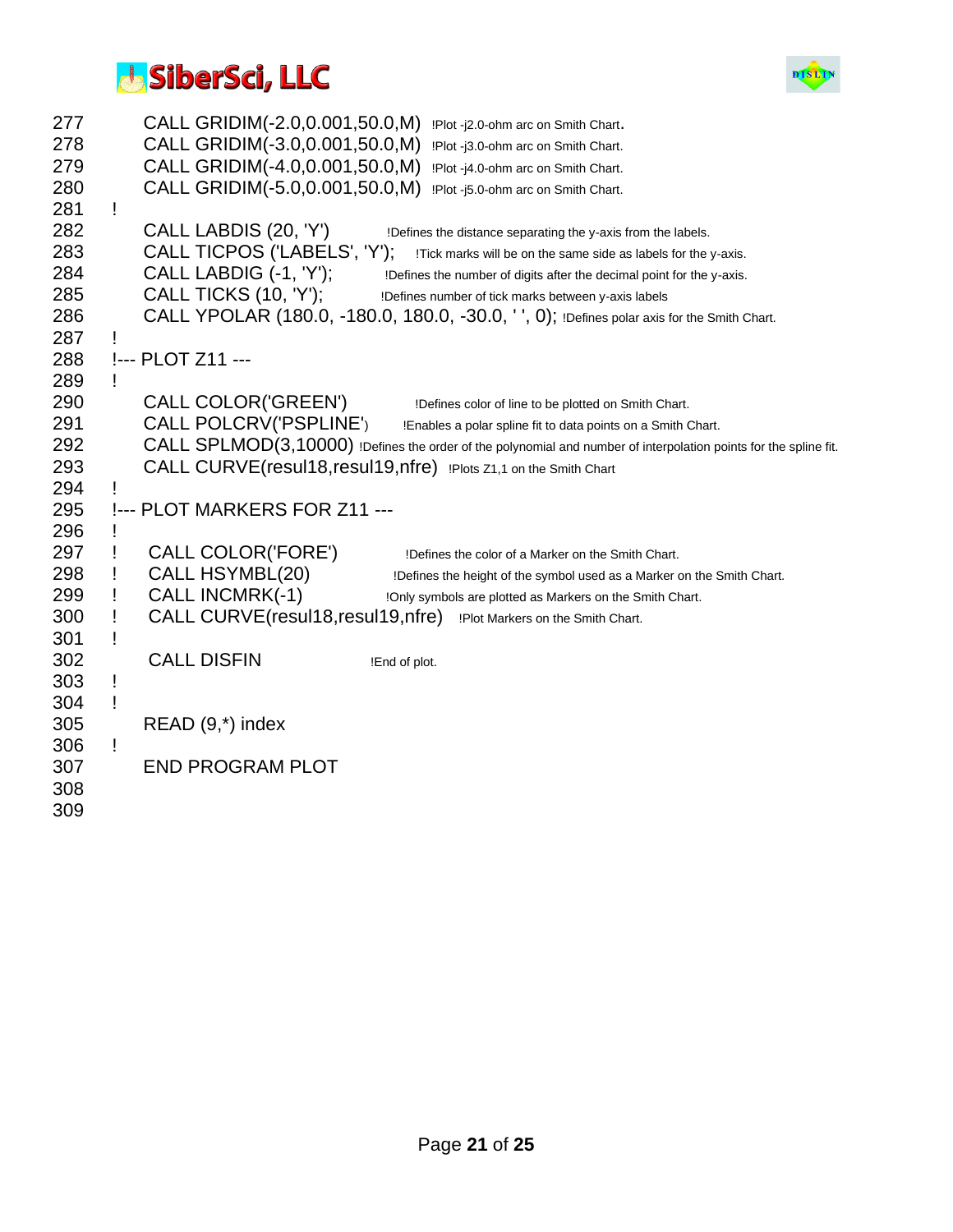



#### **Appendix C – S1,1 Magnitude and Phase Data File**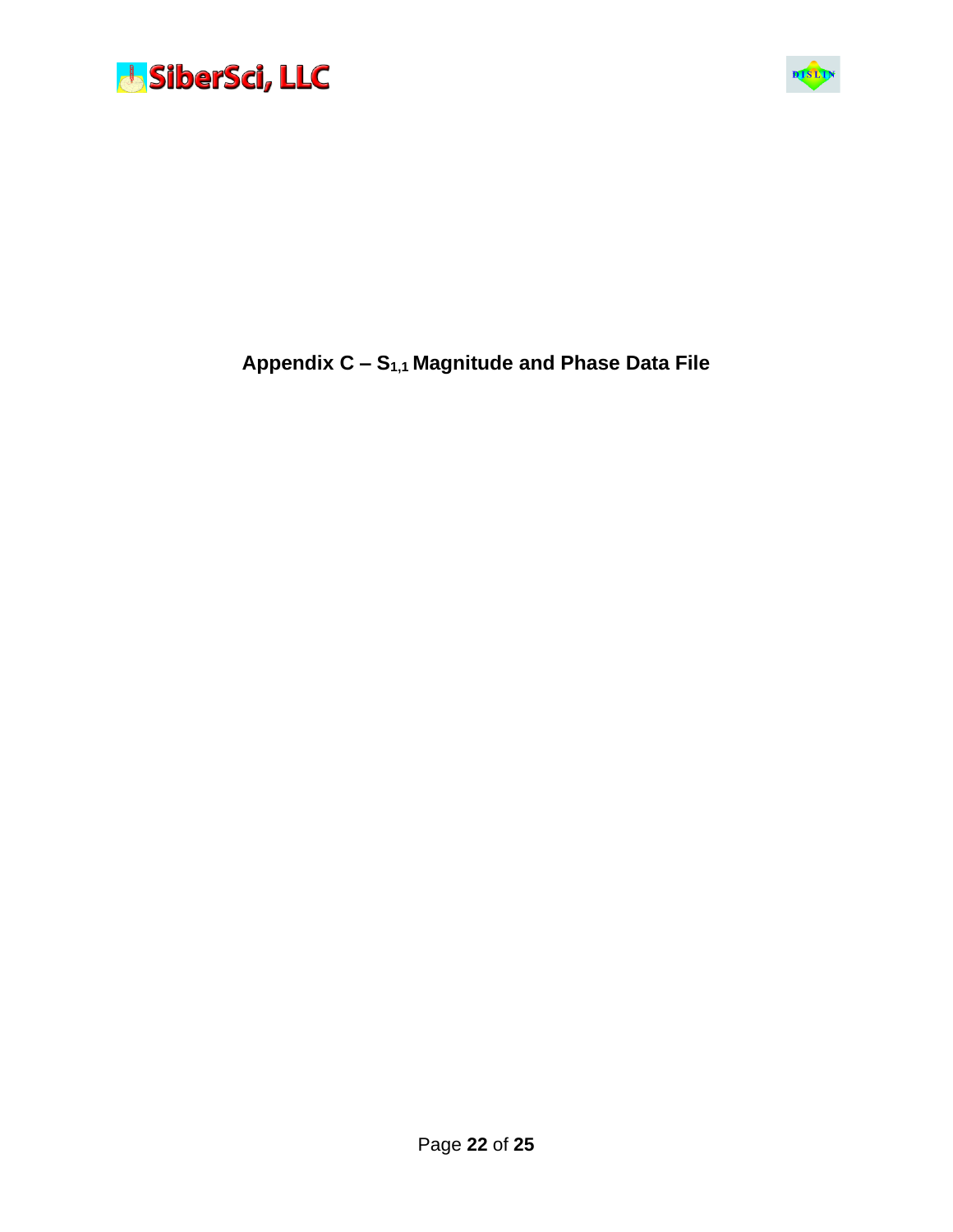

| 1              |                       | 'S1,1 Magnitude and Phase Data for TEST Plots | ۱ |
|----------------|-----------------------|-----------------------------------------------|---|
| 2              | 'May 12 15:31:09 2020 |                                               |   |
| 3              | 51                    |                                               |   |
| 4              | 1                     |                                               |   |
| 5              | 2.90000010            | 2.95000005                                    |   |
| 6              | 5.77780530E-02        | 5.80786504E-02                                |   |
| $\overline{7}$ | 2.90000010            | 5.77921309E-02                                |   |
| 8              | 2.90100002            | 5.78152575E-02                                |   |
| 9              | 2.90200019            | 5.78373969E-02                                |   |
| 10             | 2.90300012            | 5.78585491E-02                                |   |
| 11             | 2.90400004            | 5.78787178E-02                                |   |
| 12             | 2.90499997            | 5.78979030E-02                                |   |
| 13             | 2.90599990            | 5.79161122E-02                                |   |
| 14             | 2.90700006            | 5.79333417E-02                                |   |
| 15             | 2.90799999            | 5.79495952E-02                                |   |
| 16             | 2.90899992            | 5.79648763E-02                                |   |
| 17             | 2.91000009            | 5.79791851E-02                                |   |
| 18             | 2.91100001            | 5.79925254E-02                                |   |
| 19             | 2.91199994            | 5.80048971E-02                                |   |
| 20             | 2.91299987            | 5.80163039E-02                                |   |
| 21             | 2.91399980            | 5.80267496E-02                                |   |
| 22             | 2.91499996            | 5.80362305E-02                                |   |
| 23             | 2.91599989            | 5.80447540E-02                                |   |
| 24             | 2.91699982            | 5.80523200E-02                                |   |
| 25             | 2.91800022            | 5.80589324E-02                                |   |
| 26             | 2.91900015            | 5.80645874E-02                                |   |
| 27             | 2.92000008            | 5.80692962E-02                                |   |
| 28             | 2.92100000            | 5.80730513E-02                                |   |
| 29             | 2.92199993            | 5.80758639E-02                                |   |
| 30             | 2.92300010            | 5.80777265E-02                                |   |
| 31             | 2.92400002            | 5.80786504E-02                                |   |
| 32             | 2.92499995            | 5.80786280E-02                                |   |
| 33             | 2.92600012            | 5.80776706E-02                                |   |
| 34             | 2.92700005            | 5.80757745E-02                                |   |
| 35             | 2.92799997            | 5.80729432E-02                                |   |
| 36             | 2.92899990            | 5.80691807E-02                                |   |
| 37             | 2.92999983            | 5.80644868E-02                                |   |
| 38             | 2.93099999            | 5.80588616E-02                                |   |
| 39             | 2.93199992            | 5.80523089E-02                                |   |
| 40             | 2.93299985            | 5.80448322E-02                                |   |
| 41             | 2.93400002            | 5.80364317E-02                                |   |
| 42             | 2.93500018            | 5.80271110E-02                                |   |
| 43             | 2.93600011            | 5.80168702E-02                                |   |
| 44             | 2.93700004            | 5.80057129E-02                                |   |
| 45             | 2.93799996            | 5.79936393E-02                                |   |
| 46             | 2.93900013            | 5.79806492E-02                                |   |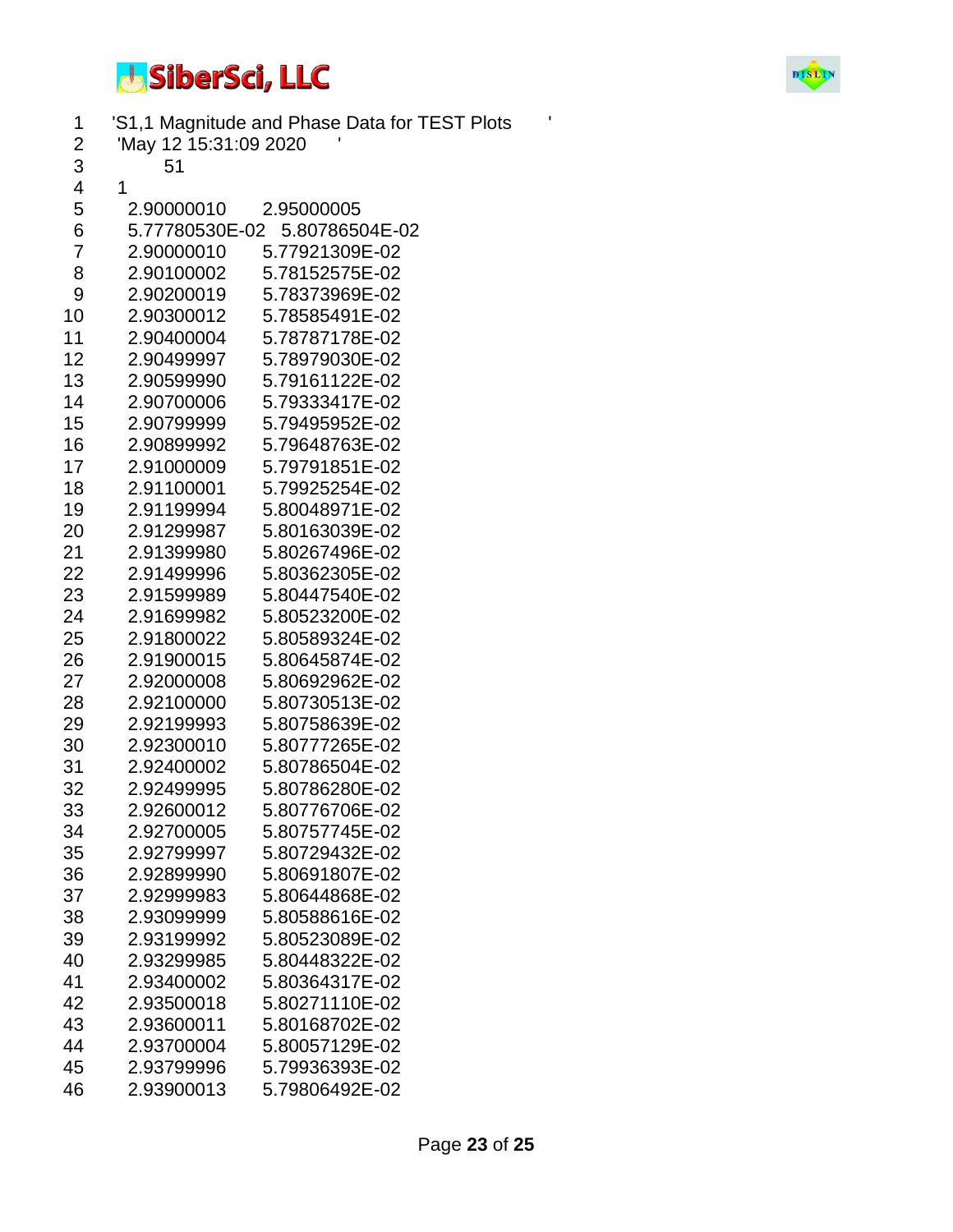| 47 | 2.94000006  | 5.79667501E-02 |
|----|-------------|----------------|
| 48 | 2.94099998  | 5.79519421E-02 |
| 49 | 2.94200015  | 5.79362251E-02 |
| 50 | 2.94300008  | 5.79196028E-02 |
| 51 | 2.94400001  | 5.79020791E-02 |
| 52 | 2.94499993  | 5.78836501E-02 |
| 53 | 2.94599986  | 5.78643233E-02 |
| 54 | 2.94700003  | 5.78440987E-02 |
| 55 | 2.94799995  | 5.78229763E-02 |
| 56 | 2.94899988  | 5.78009598E-02 |
| 57 | 2.95000005  | 5.77780530E-02 |
| 58 | 2           |                |
| 59 | 2.90000010  | 2.95000005     |
| 60 | -137.997604 | -130.783646    |
| 61 | 2.90000010  | -130.783646    |
| 62 | 2.90100002  | -130.926636    |
| 63 | 2.90200019  | -131.069672    |
| 64 | 2.90300012  | -131.212769    |
| 65 | 2.90400004  | -131.355911    |
| 66 | 2.90499997  | -131.499115    |
| 67 | 2.90599990  | -131.642349    |
| 68 | 2.90700006  | -131.785660    |
| 69 | 2.90799999  | -131.929001    |
| 70 | 2.90899992  | -132.072403    |
| 71 | 2.91000009  | -132.215851    |
| 72 | 2.91100001  | -132.359344    |
| 73 | 2.91199994  | -132.502899    |
| 74 | 2.91299987  | -132.646500    |
| 75 | 2.91399980  | -132.790146    |
| 76 | 2.91499996  | -132.933853    |
| 77 | 2.91599989  | -133.077606    |
| 78 | 2.91699982  | -133.221420    |
| 79 | 2.91800022  | -133.365280    |
| 80 | 2.91900015  | -133.509201    |
| 81 | 2.92000008  | -133.653168    |
| 82 | 2.92100000  | -133.797195    |
| 83 | 2.92199993  | -133.941269    |
| 84 | 2.92300010  | -134.085388    |
| 85 | 2.92400002  | -134.229568    |
| 86 | 2.92499995  | -134.373810    |
| 87 | 2.92600012  | -134.518097    |
| 88 | 2.92700005  | -134.662445    |
| 89 | 2.92799997  | -134.806839    |
| 90 | 2.92899990  | -134.951279    |
| 91 | 2.92999983  | -135.095795    |
|    |             |                |
| 92 | 2.93099999  | -135.240356    |